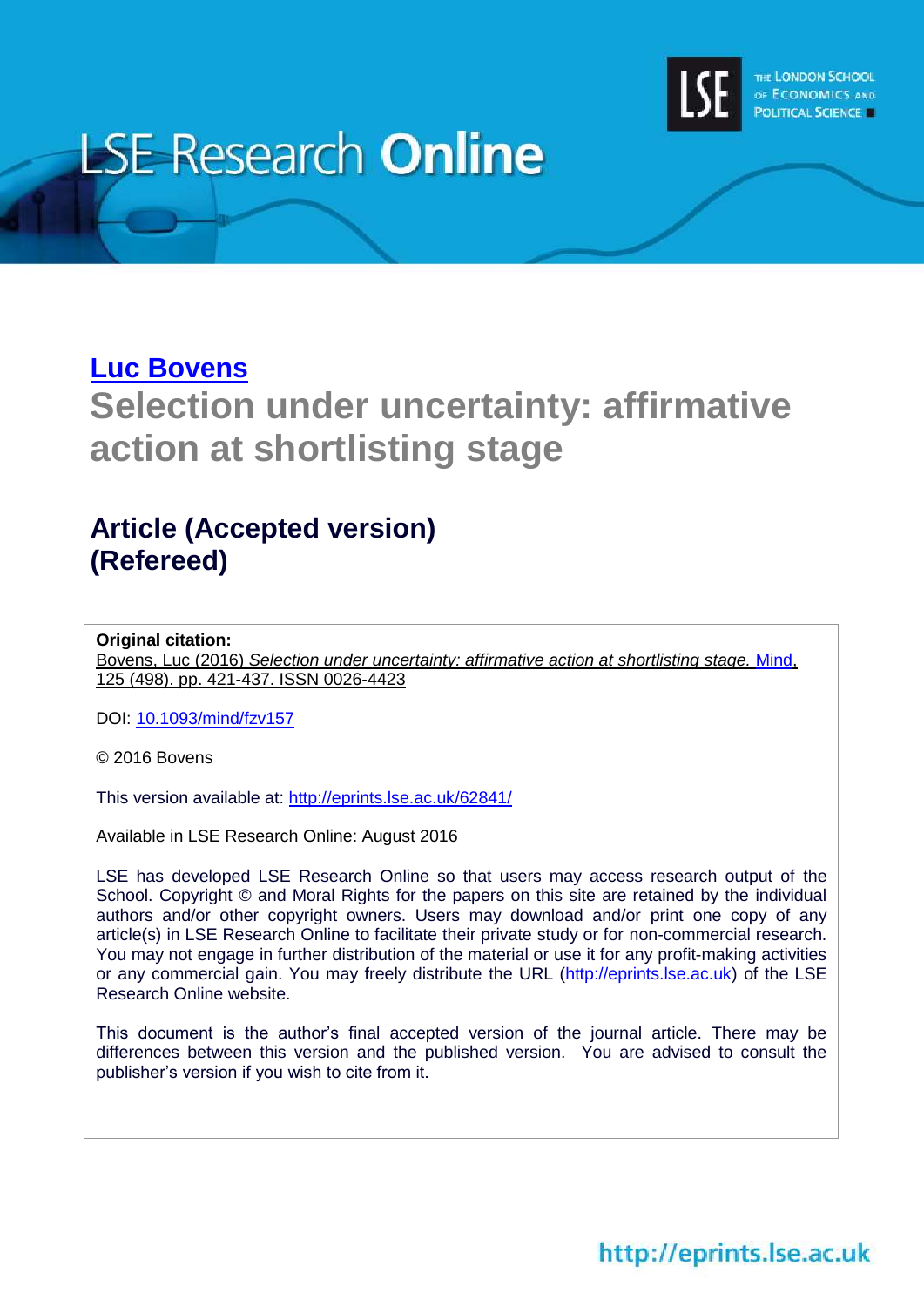#### **Selection under Uncertainty: Affirmative Action at Shortlisting Stage**

## **Luc Bovens**

Abstract. Choice often proceeds in two stages: We construct a shortlist on the basis of limited and uncertain information about the options and then reduce this uncertainty by examining the shortlist in greater detail. The goal is to do well when making a final choice from the option set. I argue that we cannot realise this goal by constructing a ranking over the options at shortlisting stage which determines of each option whether it is more or less worthy of being included in a shortlist. This is relevant to the 2010 UK Equality Act. The Act requires that shortlists be constructed on grounds of candidate rankings and affirmative action is only permissible for equally qualified candidates. This is misguided: Shortlisting candidates with lower expected qualifications but higher variance may raise the chance of finding an exceptionally strong candidate. If it does, then shortlisting such candidates would make eminent business sense and there is nothing unfair about it. This observation opens up room for including more underrepresented candidates with protected characteristics, as they are more likely to display greater variance in the selector's credence functions at shortlisting stage.

**Keywords:** Affirmative Action, Equality Act, Selection, Shortlists, Credence, Uncertainty, Expected Utility.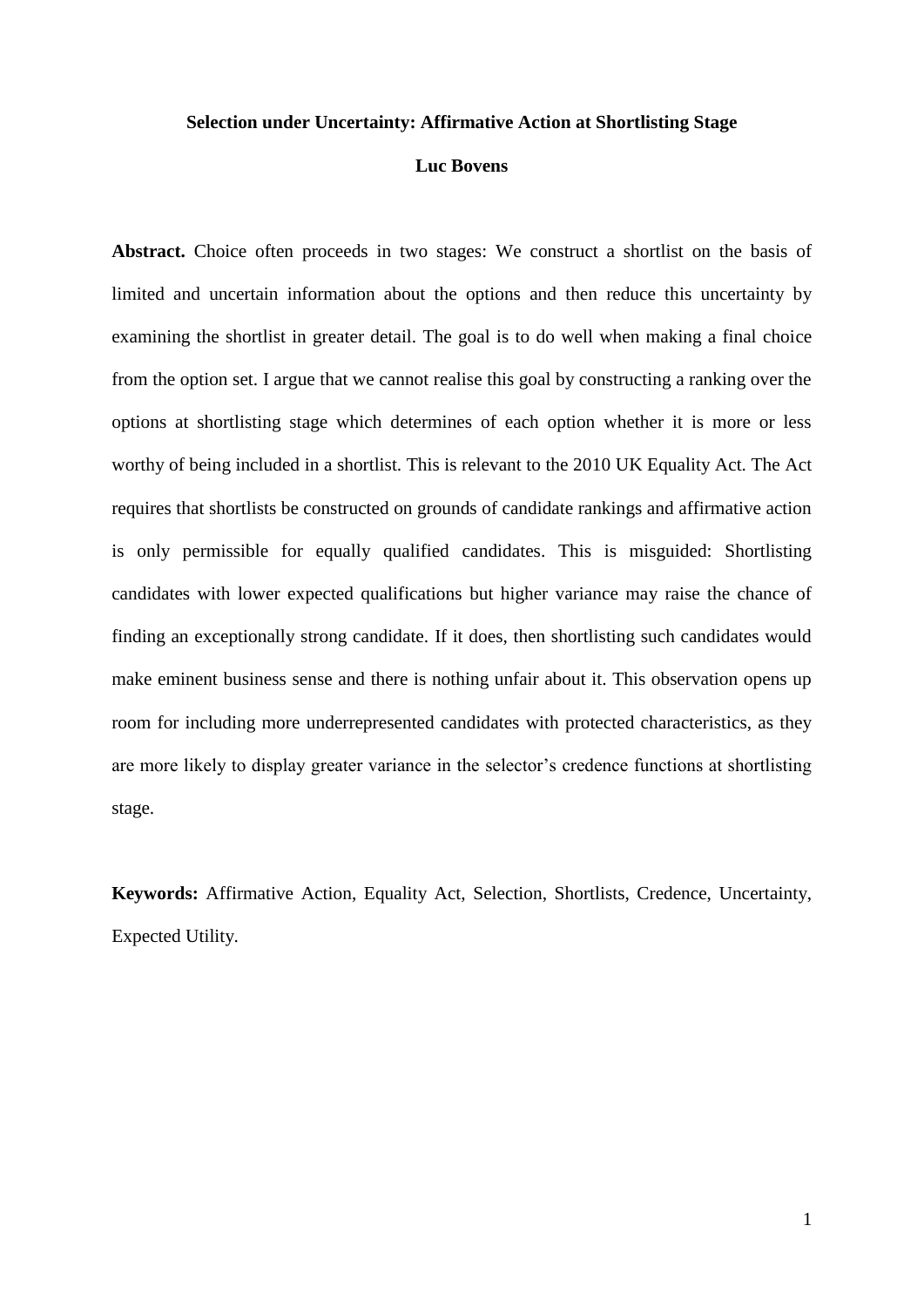# **Selection under Uncertainty: Affirmative Action at Shortlisting Stage**

#### **1. Regulations on Shortlisting in the 2010 UK Equality Act**

Section 159 of the 2010 UK Equality Act states that it is permissible to 'favour' persons with certain 'protected characteristics' (such as age, race, gender …) in recruitment and promotion practices when their representation is 'disproportionately low' in a particular sector of employment. Let us call candidates who fit this description 'underrepresented (UR) candidates'. The scope of this favouring is quite restrictive: It is only permissible to favour a UR candidate X over a non-UR candidate Y if X is as 'qualified as' Y. This is called 'Positive Action' in the UK Equality Act.

The Government Equality Office has put out a helpful document for employers entitled *The Equality Act 2010 – What Do I Need to Know?* This document clarifies what is meant by the clause 'as qualified as'. Positive action can only come in when both candidates are of 'equal merit'. Hence, it can only be used as a 'tie-breaker' or as a 'tipping point'. It can be invoked at any stage in the selection procedure. There is an example in which a company draws up a shortlist of 20 candidates. Suppose that after the first top 19 candidates are listed, there are two candidates of equal merit next in line, viz. one UR-candidate and one non-UR candidate. Then we do not need to flip a coin: It is permissible that the  $20<sup>th</sup>$  spot on the shortlist simply be offered to the UR-candidate. (pp. 5–6)

Contrast this with the 'threshold view' of shortlisting which is not permitted by the equal merit clause. On this view, we ignore all differences in merit above a threshold of qualification and proceed as if all candidates above the threshold were of equal merit. We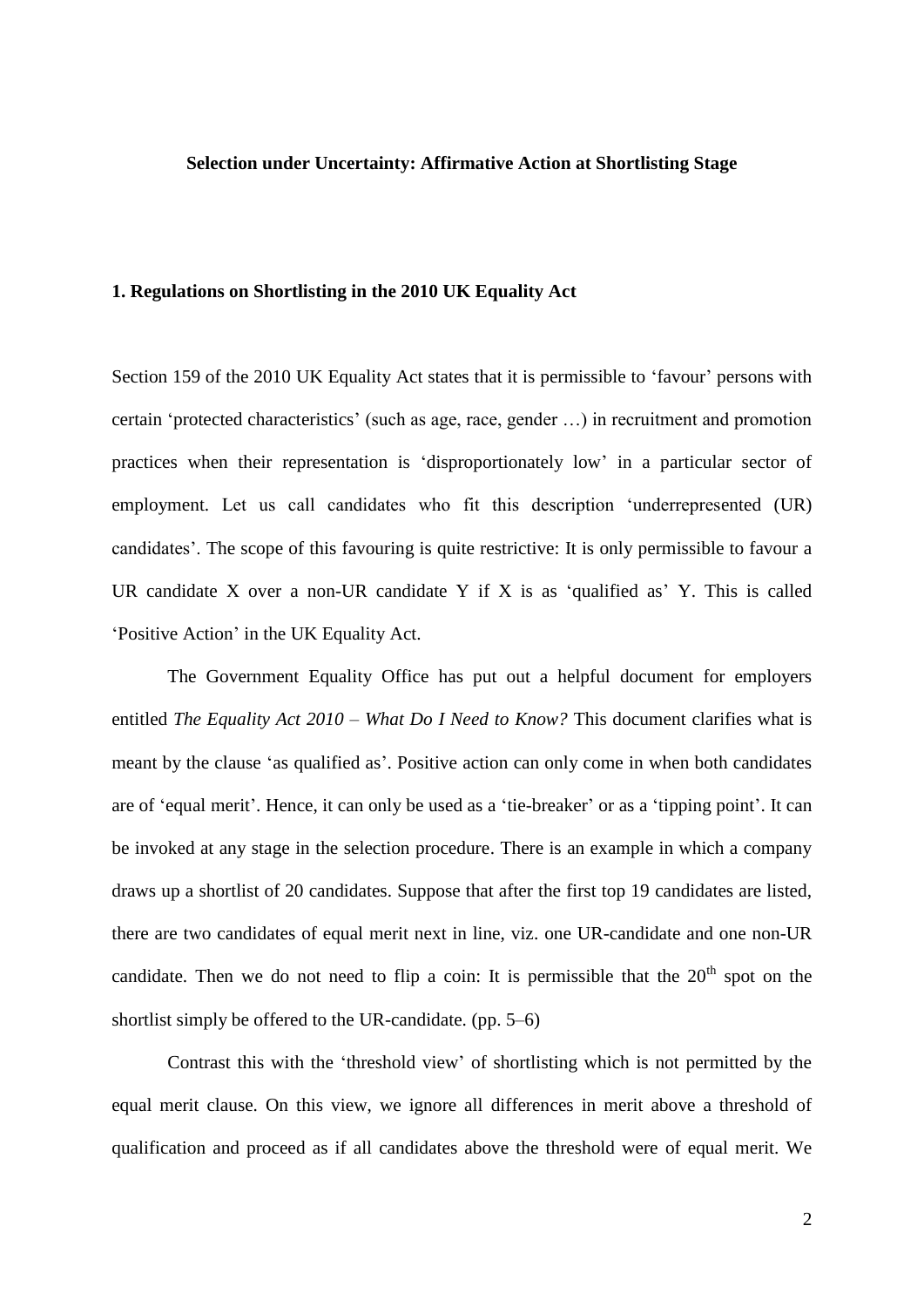then favour the UR-candidates above the threshold for shortlist inclusion. As a consequence, some non-UR candidates who are higher ranked than shortlisted UR-candidates may not be shortlisted.

In parliamentary debates, Baroness Royall of Blaisdon, takes position against this threshold view arguing that it violates the equal merit clause:

Where the assessment process, in whatever form it takes, evaluates one candidate as having scored, say, 95 per cent and another 61 per cent, those candidates cannot be considered as being as qualified as each other to undertake the job. It is immaterial whether the pass mark was set at 60 per cent, 50 per cent or 40 per cent; the clearly superior candidate must always be offered the job. (Hansard – House of Lords Debates. 9 Feb 2010, Column 659 and 2 Mar 2010, Column 1421)

The Baroness points out that recruiting or promoting a less qualified candidate 'would make no business sense' (Hansard – House of Lords Debates. 9 Feb 2010, Column 659). Mark Harper states that appointing female candidates when there are better male candidates is 'not helpful to the cause of equality. That would give equality a bad name and damage the idea of fairness' (Hansard – House of Commons Public Bill Committee on the Equality Bill. 30 June 2009, Column 605).

The Solicitor General does not have much patience for epistemic problems in selection: 'It is not difficult to separate people who are as qualified as each other from those who are not' (Hansard – House of Commons Public Bill Committee on the Equality Bill. 30 June 2009, Column 612). The *Equality Act 2010 – What Do I Need to Know?* echoes this epistemic confidence: At the end stage of the selection procedure, 'all of the relevant factors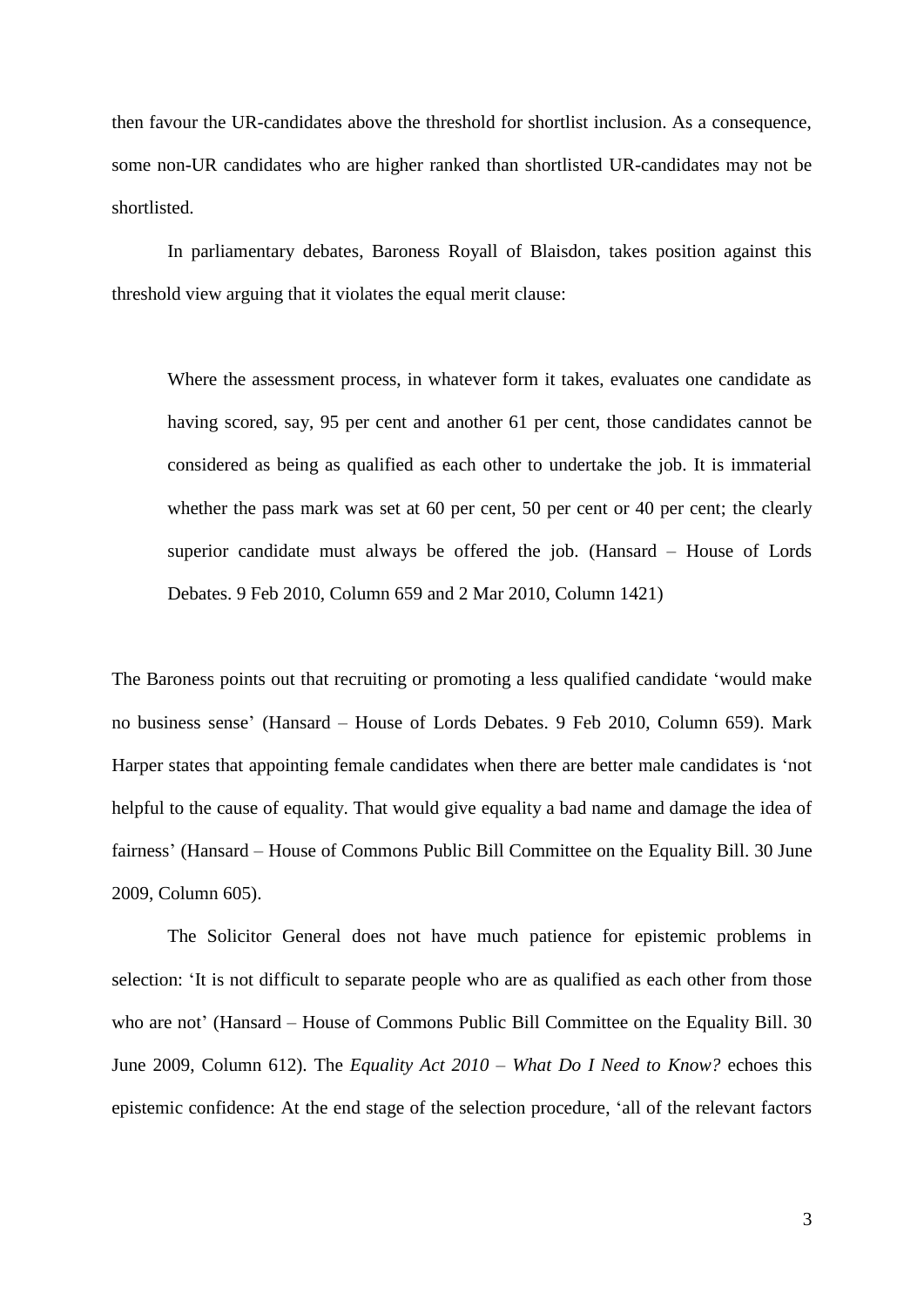that the employer will need to know in order to determine whether or not candidates are truly as qualified as each other should have been established' (p.6).

Anyone who has served on a selection committee knows that there is much uncertainty in our judgment of the qualifications of the candidates. This uncertainty is even greater at shortlisting stage. If we had a clear view of the qualifications of the candidates at this stage, then we would not need to shortlist—we could just pick the most qualified person.

My question is: What are we permitted to do in the face of uncertainty at shortlisting stage? I will argue that, counter to the Equality Act, it is permissible to pick candidates who are lower ranked over candidates who are higher ranked in our expectation of their quality. This benefits candidates who display greater variance in our assessment and UR-candidates often fit this description. *En route*, we will learn a few things about two-stage selection under uncertainty, that is, selection by isolating a subset of options for more careful investigation.

It is worth noting that the same question holds if we offer multiple candidates probationary contracts with the intention to offer one a permanent contract. Then the list of employees on probationary contracts is like a shortlist and the probationary period functions like an interview, viz. to gather more information before making a permanent hire. This procedure is structurally analogous to shortlisting.

# **2. The Core Argument**

The Equality Act proceeds on the premise that we can place candidates on a qualifications scale and assess their qualifications in terms of single numbers. Let us assume that such scales are interval scales. They may be continuous or discrete and if discrete they may be more or less fine-grained. They are generated by a test-battery and they assess how good a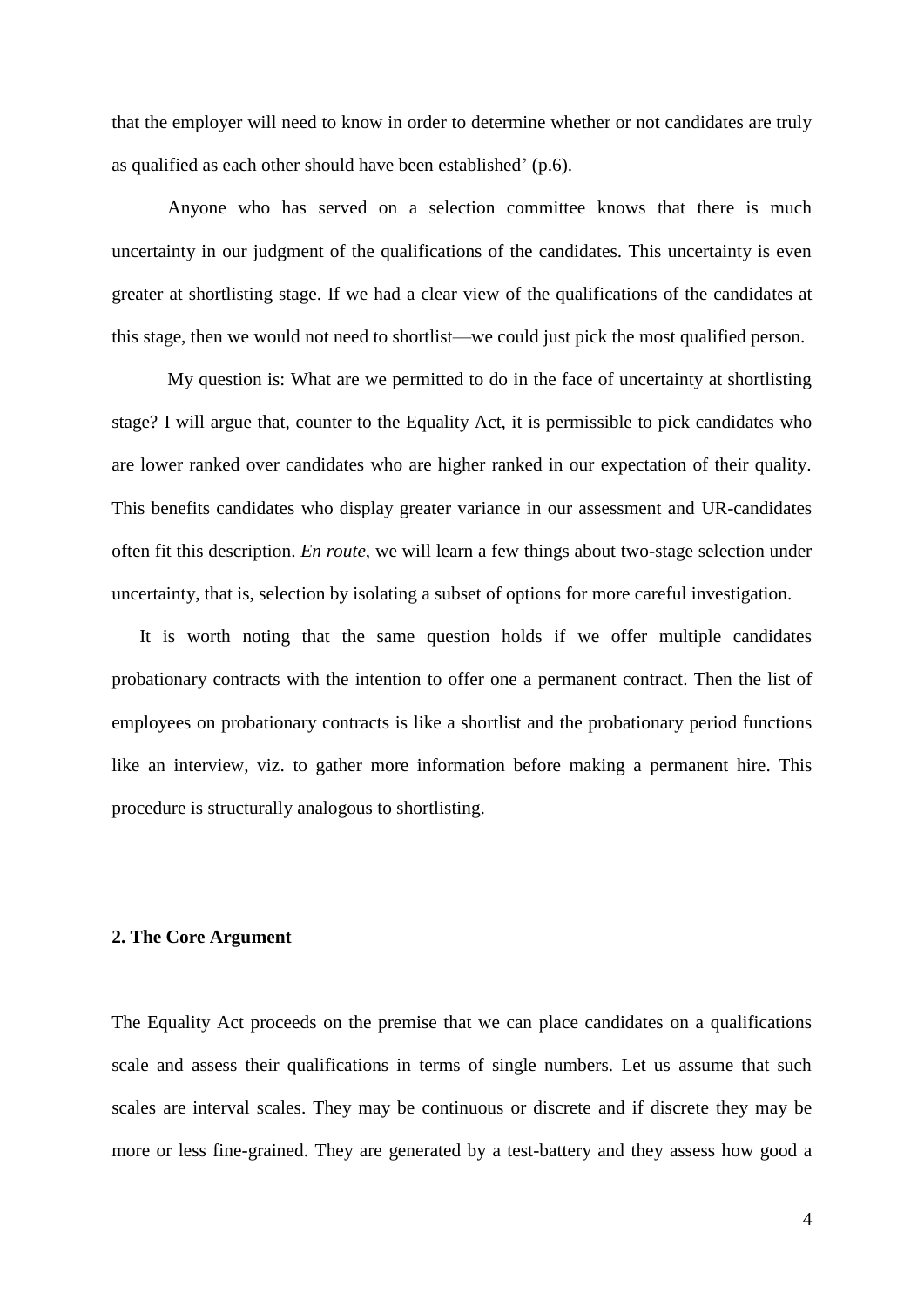candidate would be for a firm in a particular role. We let a candidate's 'qualifications' be shorthand for this goodness. Especially at earlier stages, there is uncertainty in the assessment of candidates. For some candidates we may be quite confident that they will perform reasonably well; for other candidates we may fear that they will do poorly, but there is a small chance that they will perform extremely well etc. We can express this uncertainty by means of a credence function. For example, suppose that we have a discrete scale of natural numbers from 0 to 10. A selector might assign credence (or subjective probability) .25 that a candidate is an 8 on the scale, credence .35 that she is a 7, and credence .40 that she is a 6. If a single number is needed to summarise a selector's view of how qualified a candidate is, then we may use the expected qualification of the candidate, in our case,  $(.25 \times 8) + (.35 \times 7)$  $+$  (.40  $\times$  6) = 6.85. And we could then rank the candidates relative to their expected qualifications.

Selectors on a committee may disagree with each other. I bracket this complication here: There is either a single selector or we have aggregated multiple credence functions so that the committee's judgment of a candidate's qualifications can be expressed in terms of a single credence function.

Suppose that the epistemic confidence of the Solicitor General and in the *Equality Act 2010 – What Do I Need to Know?* is warranted: At the end of a selection procedure, there will be no more uncertainty—the selector's credence function will have variance zero, i.e. the selector will have full credence that the candidate will have one particular score on the scale. We will come to have a ranking of the candidates according to what the selector takes to be their true qualifications. This is unlikely to be the case but we make this assumption for modelling purposes. What we wish to model is that some of the uncertainty that is still present at shortlisting stage will be removed during the interviews. At shortlisting stage, the selector's credence functions over the qualifications of different candidates typically do not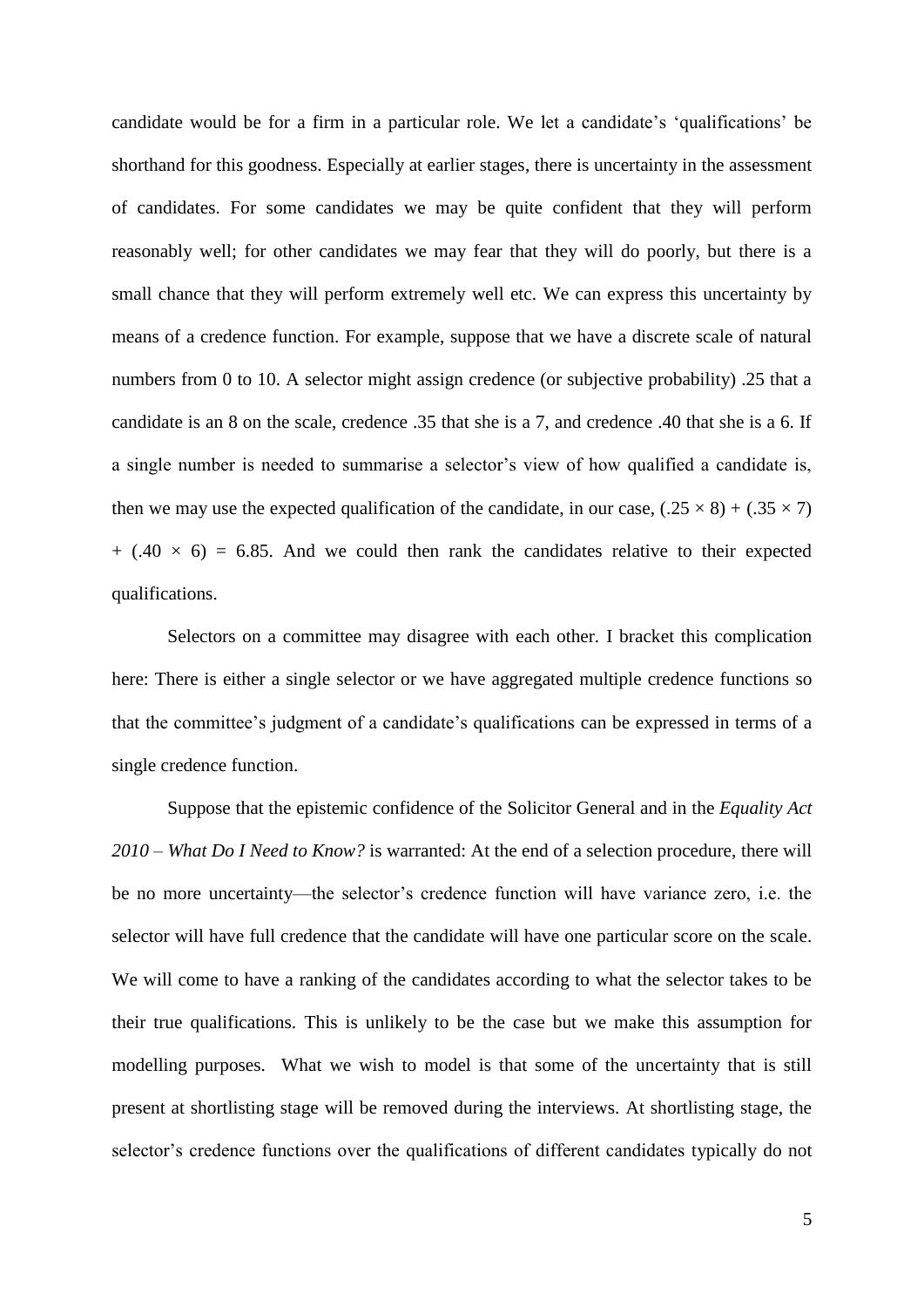have variance zero. This is precisely why we are shortlisting: We need to get a better view of the candidates in order to reduce the variance in our assessment. So when we have *m* spots on the shortlist, should we rank the candidates according to their expected qualifications and take the top *m* in the ranking to include in the shortlist? I will show that this way of proceeding would be deeply wrong.

To see this, let us construct a simple case. Suppose that there are six candidates, A through F, for a single job and we need to draw up a shortlist of three candidates. For candidates A, B and C, we have a clear view of their qualifications: we have certainty that their qualifications are at level 8 and so their expected qualifications are 8. For candidates D, E, and F, there is much uncertainty: We have credence .20 that their qualifications are at 7, credence .70 that they are at 8 and credence .10 that they are at 9 for each candidate. Hence D, E, and F's expected qualifications are at  $(.10 \times 9) + (.70 \times 8) + (.20 \times 7) = 7.9$ . All uncertainty will be removed in the interviews of the shortlisted candidates so that we will gain certainty concerning the true qualifications of the candidates at the end of the interviewing process. Who should be shortlisted?

|          | Candidates<br>A, B, C | Candidates<br>D, E, F |     |       |
|----------|-----------------------|-----------------------|-----|-------|
| Score    |                       |                       |     |       |
| Credence |                       | .∠U                   | .70 | . I V |

Table 1: Credence Functions over Qualifications of Candidates

If we insist that we rank the candidates according to their expected qualifications, then A, B and C should be shortlisted. But as an employer, I would not want to be so constrained. I would reason as follows. If I shortlist A, B and C, then the expected qualification of my hire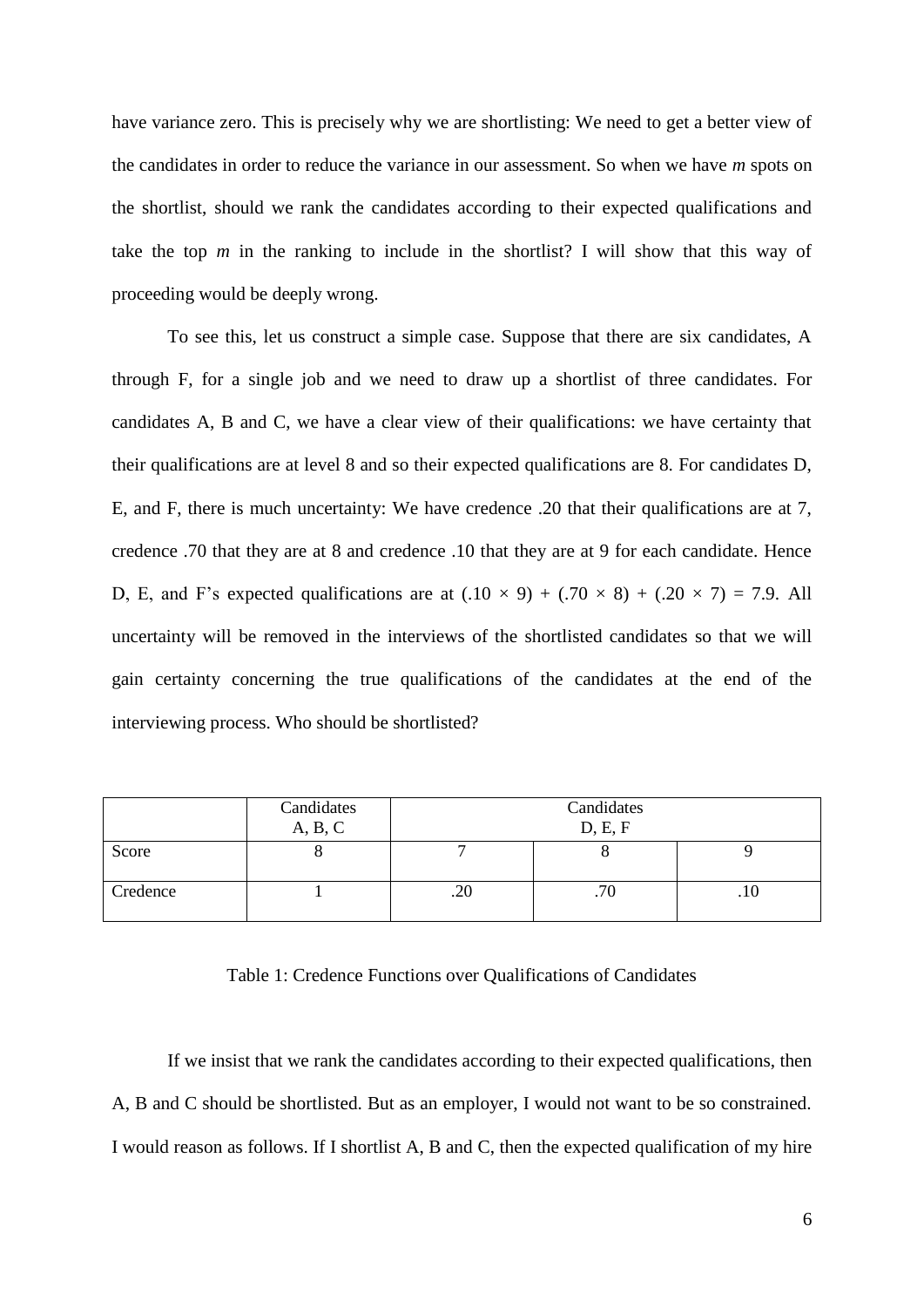(i.e. the person who will ultimately be selected) is at level 8. If I shortlist D, E and F, then (assuming independence), there is a .271 chance that my hire will be a 9, a .721 chance that she will be an 8 and a .008 chance that she will be a  $7<sup>1</sup>$  Hence, by shortlisting D, E and F, the expected qualification of my hire is at  $(.271 \times 9) + (.721 \times 8) + (.008 \times 7) = 8.26$ . So I will shortlist D, E and F, because that choice of a shortlist increases my expectation of the qualifications of my hire.

It makes perfect business sense to shortlist with an eye to procuring the highest expected qualifications of the prospective hire. It does not make business sense to be told that we need to shortlist the candidates who have the highest expected qualifications. This is the core argument. I will now investigate the relevance and scope of this argument.

# **2. Benefitting UR-candidates**

1

What is clear from our example is that it is not just the first moment of our credence functions (i.e. the expectation) that matters to shortlist inclusion but also the second moment (i.e. the variance). Candidates D, E and F benefit from this greater variance. If UR-candidates typically display a greater variance in the credence functions of selectors before shortlist construction, then our argument will benefit UR-candidates: UR-candidates with lower

<sup>&</sup>lt;sup>1</sup> To see this, note that the chance that the selector will hire a 9 equals the chance that there is at least one candidate who turns out to be a 9 who will then be picked and hired, i.e.  $(1 - (1 (10)^3$  = .271; the chance that the selector will hire a 7 equals the chance that all candidates are 7s and no candidate with higher qualifications can be hired, i.e.  $(.20)^3 = .008$ ; and the chance that the selector will hire an 8 equals the remaining chance  $(1 - (.271 + .008)) = .721$ .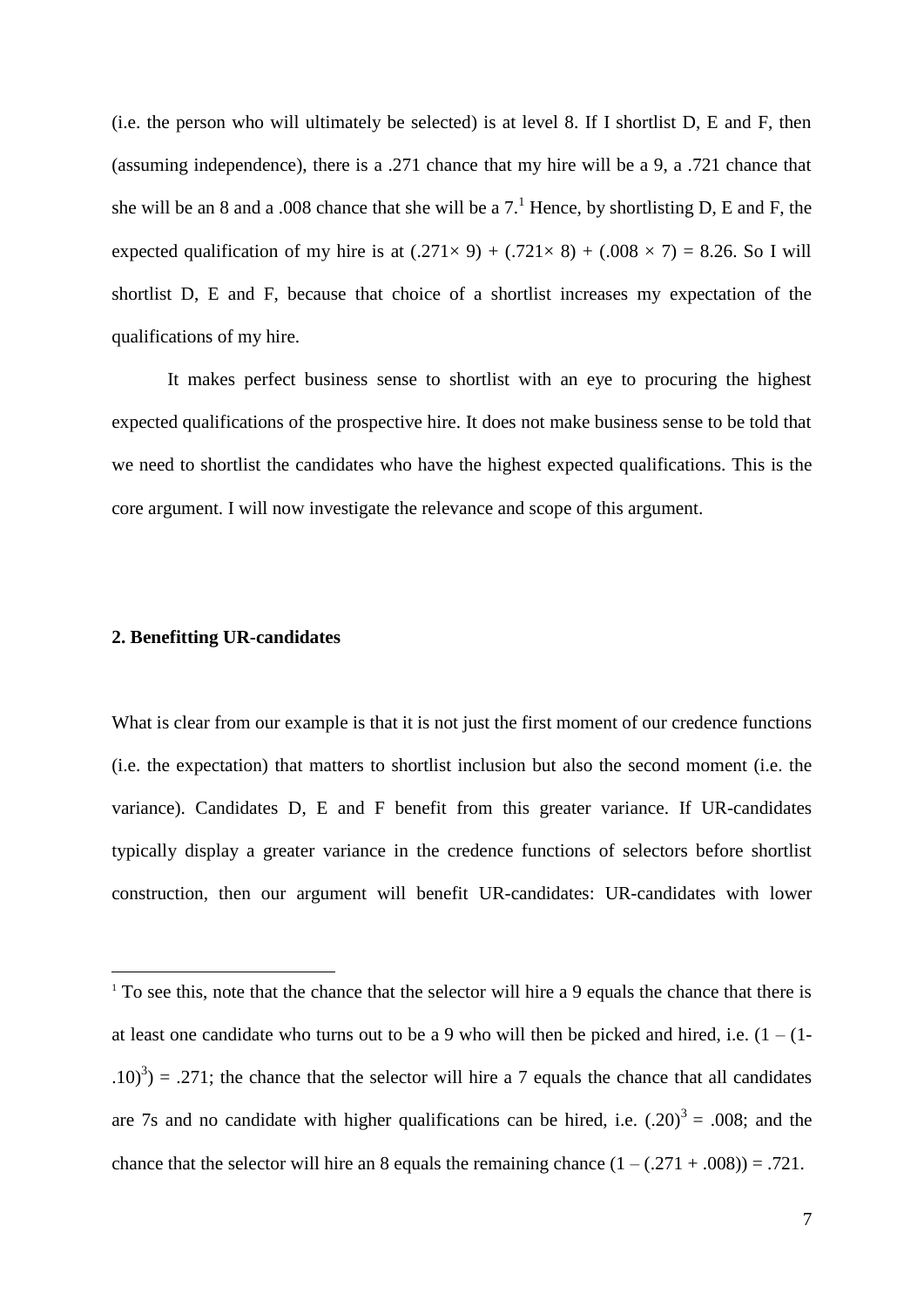expectations may trump non-UR candidates with higher expectations for shortlist inclusion due to the higher variance in the credence functions for UR-candidates.

Why might it be the case that the variance in the credence functions tends to be greater for UR-candidates than for non-UR candidates? There are two reasons that have to do with the difficulty in assessing CVs of UR candidates:

- a. *Familiarity*. Non-UR candidates typically come from the same cultural and educational background as the committee of selectors. For this reason, it is easier to assess the good-making features in their CVs. The committee knows how to read non-UR candidates' transcripts since they come from the same schools as the candidate. UR-candidates also tend to perform and contribute in ways that are unexpected because they bring in skills from different social environments. For example, they may be proactive and show leadership in different ways than non-UR candidates. This leads to more uncertainty in assessing the qualifications of UR-candidates.
- b. *Promise.* Non-UR candidates have typically been exposed to an environment in which they can develop their talents and hone their skills, whereas many UR-candidates have not been exposed to such an environment. The home environment plays a large role in this respect, but also schooling and various social opportunities play a role. Hence we are more likely to be hiring URcandidates on promise. Hiring on promise is more uncertain than hiring on actual achievements.

Furthermore, there are two reasons that have to do with distorting factors in the selection procedure that disproportionately affect UR-candidates:

c. *Anxiety.* Let there be a stereotype that members of a particular social group tend to lack a particular skill. There is empirical evidence that if members of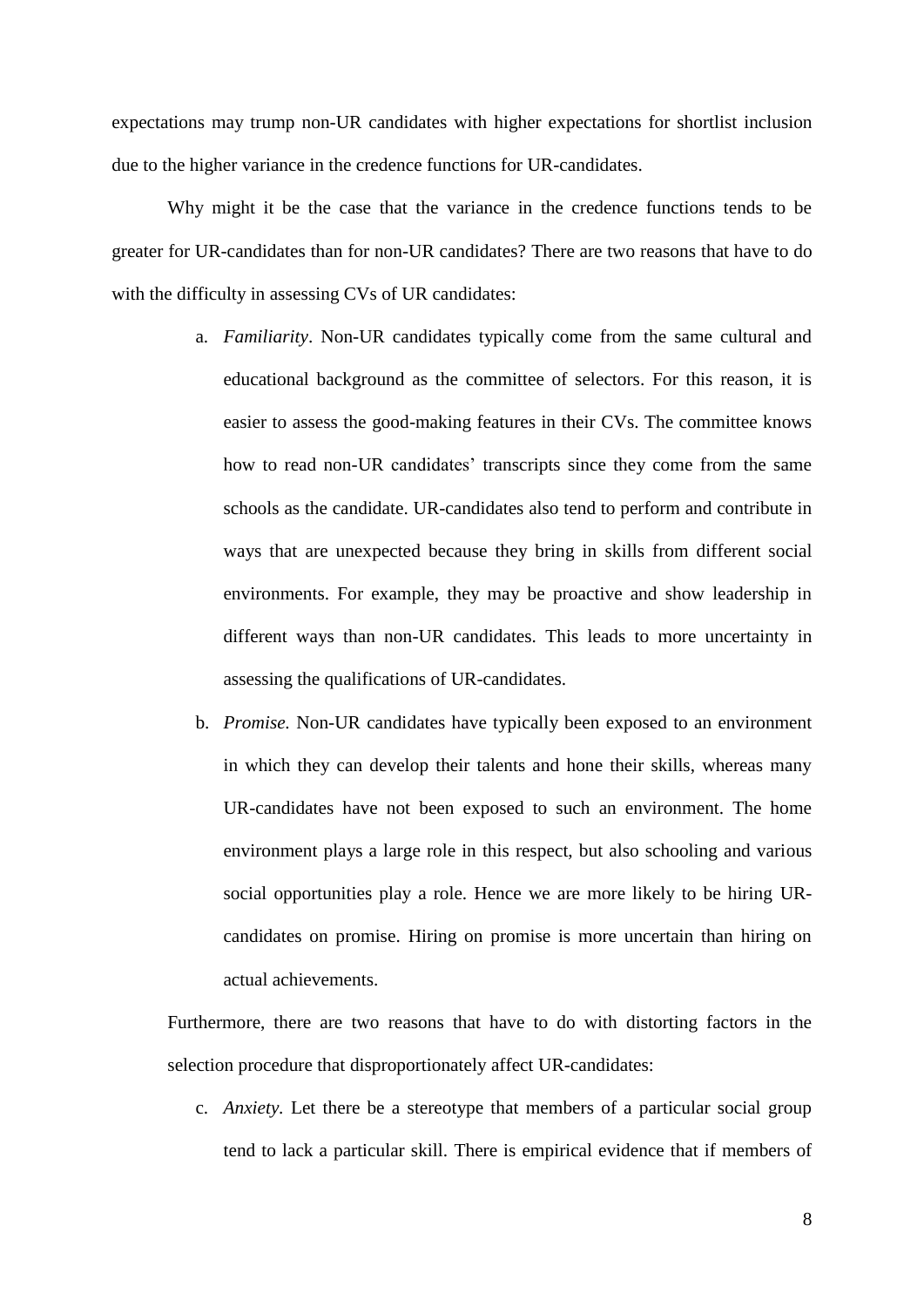this group are told that the test is a test which assesses precisely this skill then their average performance drops.<sup>2</sup> Also, if members of this group are asked to reveal their group membership when taking a test for this skill then their average performance drops.<sup>3</sup> This is called the 'stereotype threat'—a kind of anxiety that is responsive to the social expectation that one will perform poorly. This anxiety is a distorting factor in testing which is more prevalent for UR-candidates in general. The need to adjust for the possibility of this distorting factor for UR-candidates makes assessment more uncertain.

d. *Implicit Bias.* There is a large literature documenting that selectors will let themselves be influenced by implicit assumptions building on negative stereotypes when evaluating applications.<sup>4</sup> UR-candidates are disadvantaged

1

<sup>3</sup> Hoff and Pandey 2004 find that the test performance of lower caste Indian students is negatively affected by disclosing their name (which is a caste indicator). Danaher and Crandall 2008 find that women do better in math tests when asked to fill in their gender after rather than before the test.

 $4$  Corrice 2009 provides a literature overview of some core studies on bias in hiring for faculty and leadership positions. Steinpreis *et al.* 1999 ask academic psychologists whether they would hire or offer tenure to a fictitious candidate with a fictitious CV. They manipulate the gender of the candidate and find that respondents set a higher threshold for women in hiring. King *et al.* 2006 show high– and low-quality fictitious resumés with different ethnicities attached to them and ask whether the candidates would be suitable for high- or low-ranking job. The most striking finding is that Asian-Americans tend to be assigned to high-ranking jobs and their resumé quality hardly makes any difference. Bertrand and

<sup>&</sup>lt;sup>2</sup> Steele and Aronson 1995 observe that African American students who are told that the test is an intelligence test tend to perform worse than when the test is labelled differently.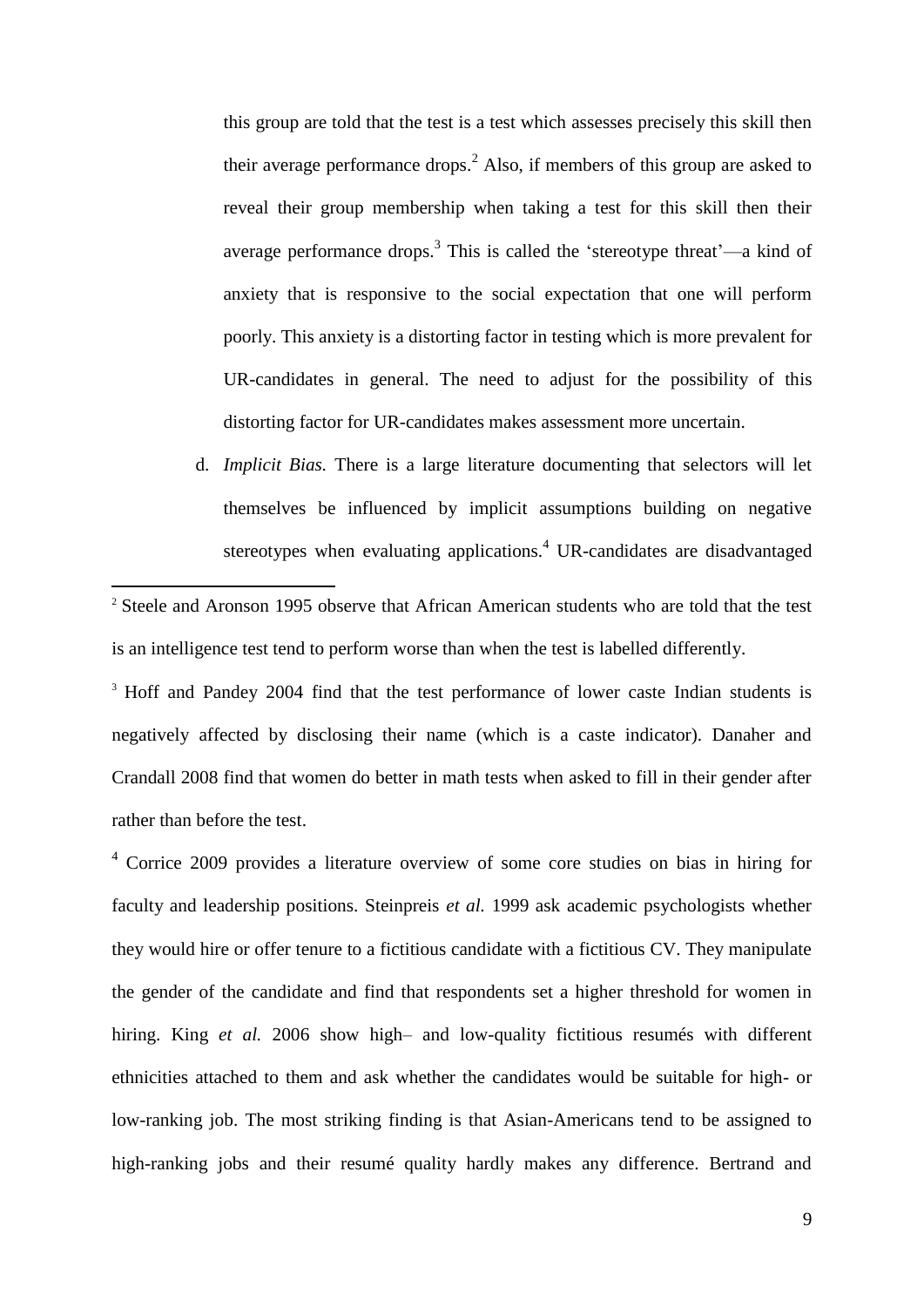by such biases for many professional positions. When some selectors succumb to such biases, then this will result in greater uncertainty.

To explain why these distorting factors increase the variance in the assessment of UR candidates more so than in the assessment of non-UR candidates, let me draw an analogy. Suppose that we assess alcohol consumption by means of the amount of alcohol purchased. We know that there is a distorting factor, viz. home brewing and we estimate that roughly fifty percent of Swedes home brew, whereas only very few Germans do so. Now suppose that we have alcohol purchase data for a Swede named Linnea and for a German named Ute. Then we need to adjust our expectation of alcohol consumption upwards from what the purchase data indicate for Linnea since she may be home brewing. Furthermore the variance of our assessment of the true consumption for Linnea will be greater than for Ute since we do not know whether she is or is not home brewing.

Similarly, we assess qualifications by means of test scores. We know that there is a distorting factor, viz. anxiety and implicit bias and we estimate that anxiety and implicit bias 1 Mullainathan 2004 send fictitious resumés to help-wanted ads and insert names that are more common for whites and names more common for blacks. White names yield 50 percent more call backs. Carlsson and Rooth 2007 do a similar experiment with Swedish and Arab-Muslim names yielding more call backs for Swedish names. Goldin and Rouse 2000 examine the effect of a screen in auditions on the likelihood that female musicians are hired in orchestras and conclude that the increase in women musicians in orchestras is explained to a significant extent by the introduction of blind auditions in the 70's. Banaji and Greenwald 2013 argue that implicit biases are pervasive in society using data from the Implicit Association Test (IAT). In the IAT subjects make rapid word pairings which indicate the connotations they hold with gender and ethnic groups. Rooth 2010 finds that there is a correlation between Swedish recruiters' IAT scores and their willingness to shortlist Arab-Muslim men.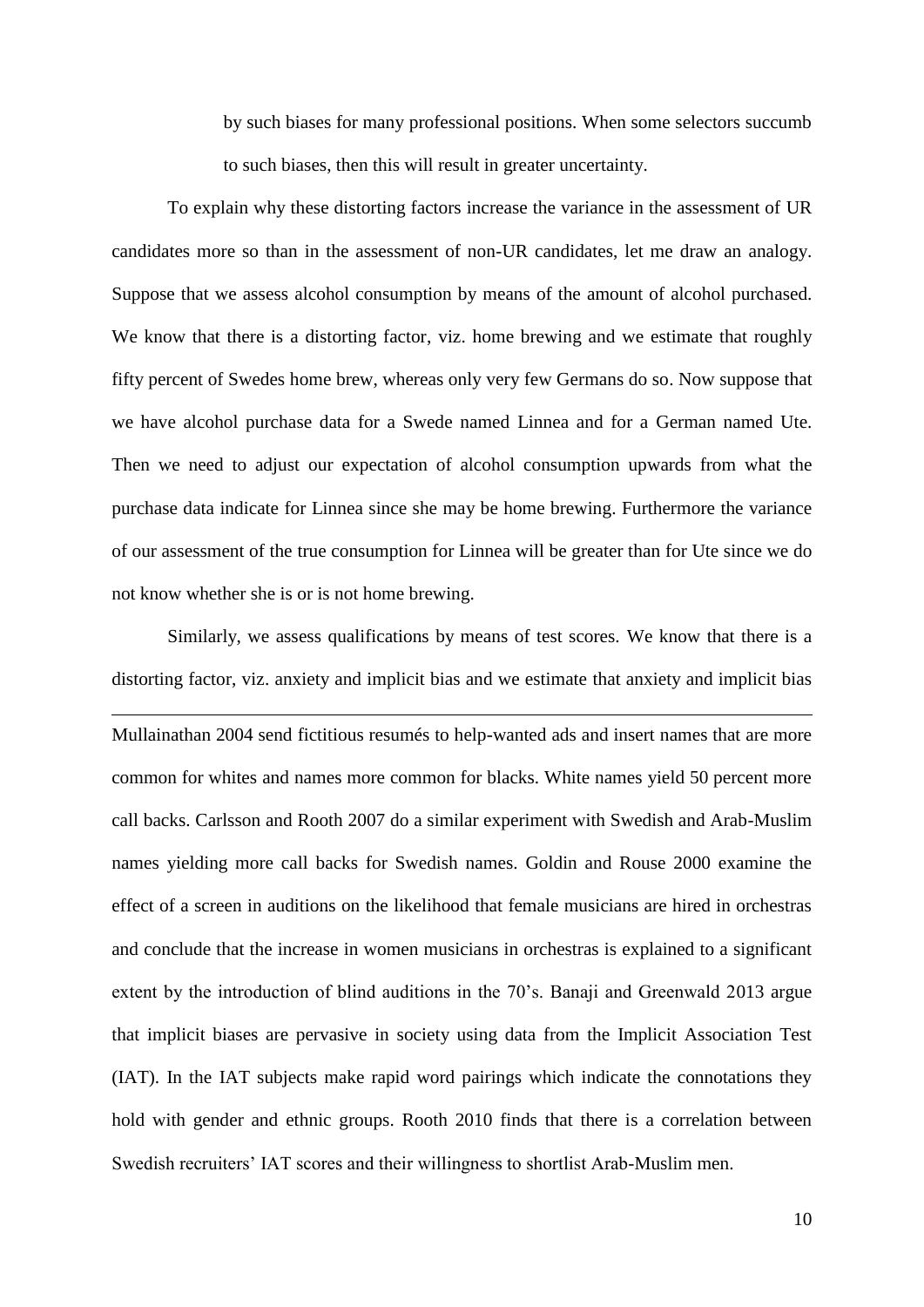affects roughly half of the UR candidates and hardly any of the non-UR candidates. We have scores for a UR candidate Fatima and for a non-UR candidate John. We need to adjust our expectation of the qualifications upwards from the test scores for Fatima since she may be affected by anxiety and implicit bias. And furthermore, the variance of our assessment of the qualifications of Fatima will be greater than for John since we do not know whether she is so affected.

Why is this the case? Just as we can be quite confident that Ute's alcohol purchases reflect her true consumption, we can be quite confident that John's scores reflect his true qualifications. But for Linnea we need to make an adjustment in our expectation for the fact that she may well be home brewing and, given our uncertainty about this distorting factor, we need to add 'give or take a few litres'. Similarly for Fatima we need to make an adjustment in our expectation for the fact that anxiety or implicit bias may have entered in and, given our uncertainty about these distorting factors, we need to add 'give or take a few points'. It is this 'give or take' that is represented in the greater variance.

Now it is not enough to assume that UR candidates are *more* affected by anxiety and implicit bias than non-UR candidates. If all UR candidates and fifty percent of the non-UR candidates are so affected, then we make adjustments in our assessment of the true qualifications and the variance in our assessment of John's qualifications will be greater than in our assessment of Fatima's qualifications. Similarly, if all Swedes and half of the Germans home brew, then we make adjustments in our assessment of the true consumption and the variance in our assessment of Ute's true consumption will be greater than in our assessment of Linnea's true consumption. But it is not unreasonable to think that anxiety and implicit bias affect a good number but by no means all UR candidates whereas they rarely affect non-UR candidates. And this would explain the greater variance in our assessment of UR candidates.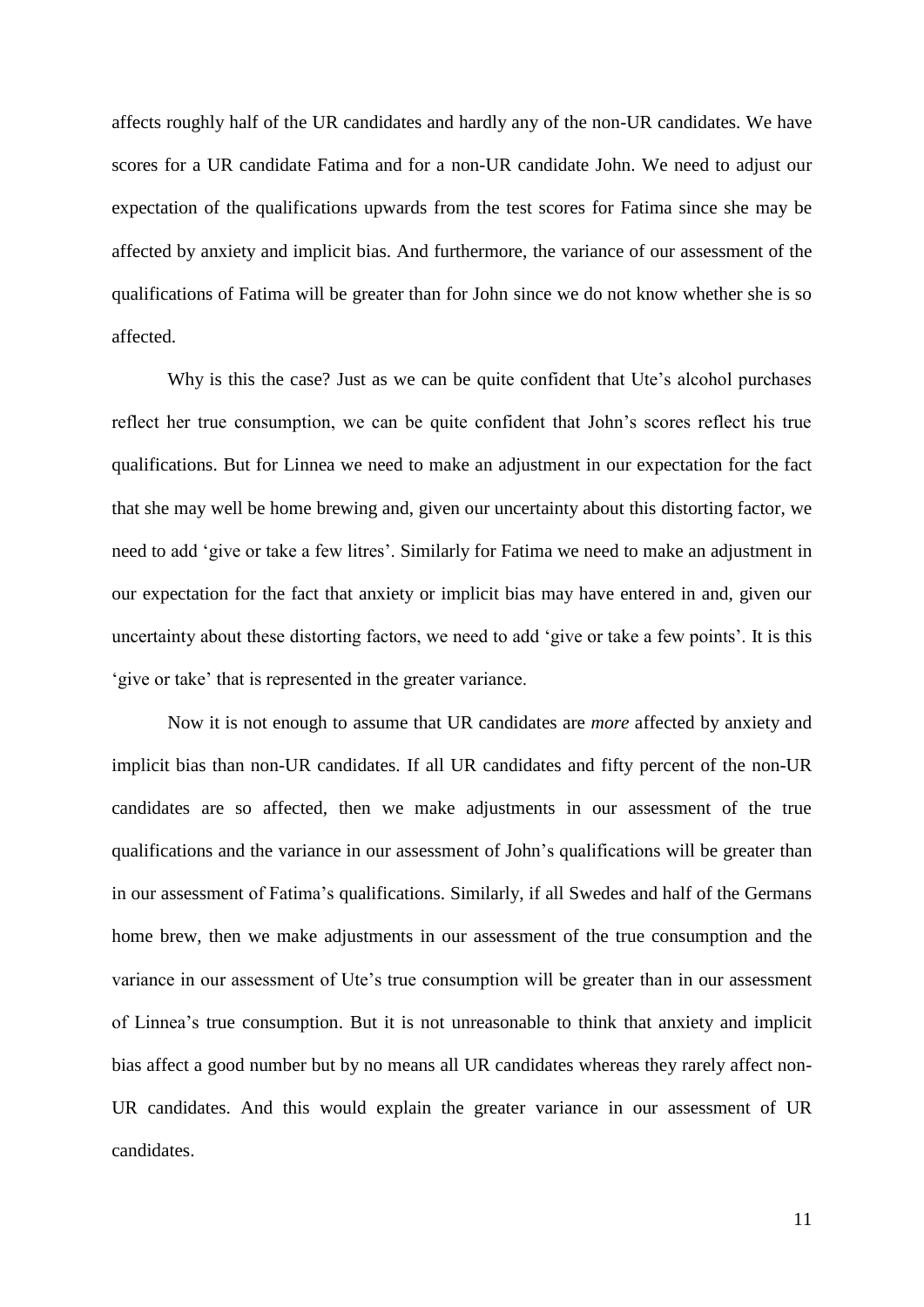Admittedly, I have not been able to find any empirical studies on the greater variance in the assessment of UR-candidates and have merely provided plausibility arguments for the mechanisms that could bring such a greater variance about. When it comes to familiarity and promise, there are various reasons why selectors who are not from underrepresented groups have difficulty placing non-UR candidates and it is plausible that this difficulty will be reflected in greater variance in assessment. As to anxiety and implicit bias, there is research showing that UR-candidates tend to be negatively affected in hiring procedures on these grounds and it is plausible to think that this will be reflected in greater variance. Only empirical research can substantiate such plausibility arguments.

#### **3. The Holistic Nature of Shortlisting Decisions**

Looking at our example involving candidates A through F, it seems that there should be an easy fix. We have measured the goodness of the candidates by means of their expected qualifications. But maybe all that is needed is to add some optimism to our measurement. An optimistic assessor could give a higher score to D, E and F in Table 1 than the expectation of their qualifications. If this score were higher than an 8, then D, E and F would indeed rank higher than A, B and C and we would be justified in shortlisting D, E and F.

There are standard ways of inserting some optimism in the measurement. For example, we could overweight our credence for the better scores and underweight our credence for worse scores. This is how John Quiggin 1993 calculates optimistic *rankdependent expectations* and how Lara Buchak 2013 calculates risk-loving *risk-weighted expectations*. Or, we could identify candidates with the highest score *x* such that we have credence of at least .05 that they are at least an *x*. We can construct a ranking on grounds of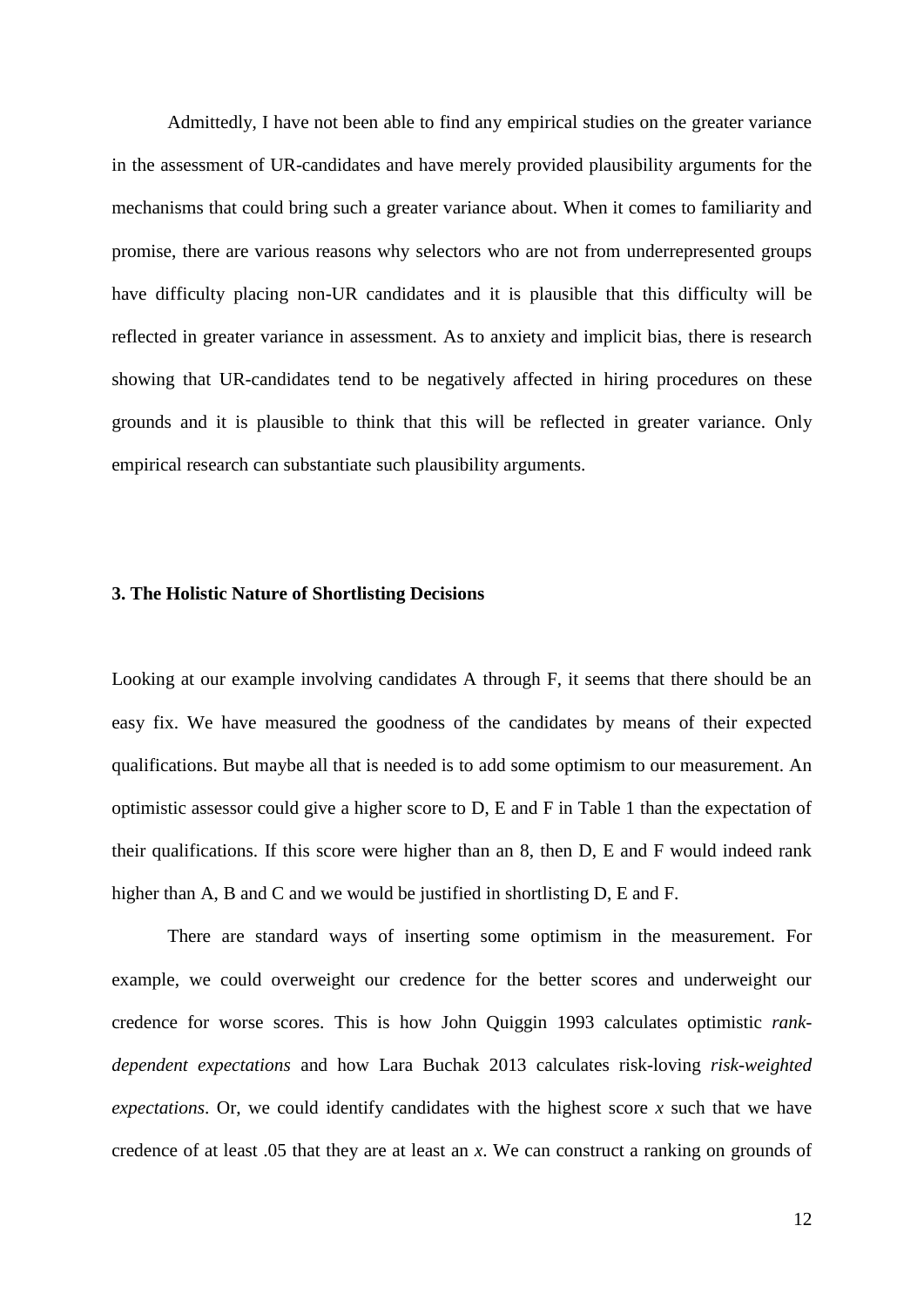these optimistic measures over the set of candidates and include the top *m* candidates—i.e. the better candidates in the eyes of a more optimistic selector—in the shortlist.

This works in the particular example at hand, but it is mistaken as a general strategy for shortlist construction when the goal is to maximise the expectation of the qualifications of the hire. The reason is that shortlist construction is holistic. There is no ranking of better over worse candidates such that that we can just peel off the top *m* candidates when a set of candidates *S* is applying. X may be included and Y excluded from the shortlist or vice versa, depending on what other candidates are in the pool and depending on the size of the shortlist. There is no measure of X and Y's relative goodness that can determine shortlist inclusion or exclusion.

First, shortlist status for the candidates X and Y may depend on the credence functions over the qualifications of the *other* candidates in the candidate set: X may be included and Y excluded from the shortlist when they are contained in a set of candidates *S*, whereas Y may be included and X excluded when they are contained within a set of candidates *S'*. Second, shortlist status for X and Y may depend on the size of the shortlist: X may be included and Y excluded from a shortlist with size *m*, whereas Y may be included and X excluded from a shortlist with size *m'*. If an employer wishes to maximise the expected qualifications of the hire, then a relative judgment of two candidates as to their eligibility to be placed on the shortlist is always a *holistic* judgment.

Here is an example of different candidate sets *S* and *S'*. Define candidate A as before—i.e. there is certainty that she is an 8. For candidate G, we have credence .50 that G is a 7, .40 that she is an 8 and .10 that she is a 9. Let A\* and G\* be slightly enhanced versions of A and G which will permit us to break ties. For example, suppose that, for small  $\delta$ ,  $A^*$  is a certain  $(8 + \delta)$ . (Assume a more fine-grained or a continuous scale for this example.) For small  $\varepsilon$ , for  $G^*$  we have credence  $(.50 - \varepsilon)$  that she is a 7, .40 that she is an 8, and  $(.10 + \varepsilon)$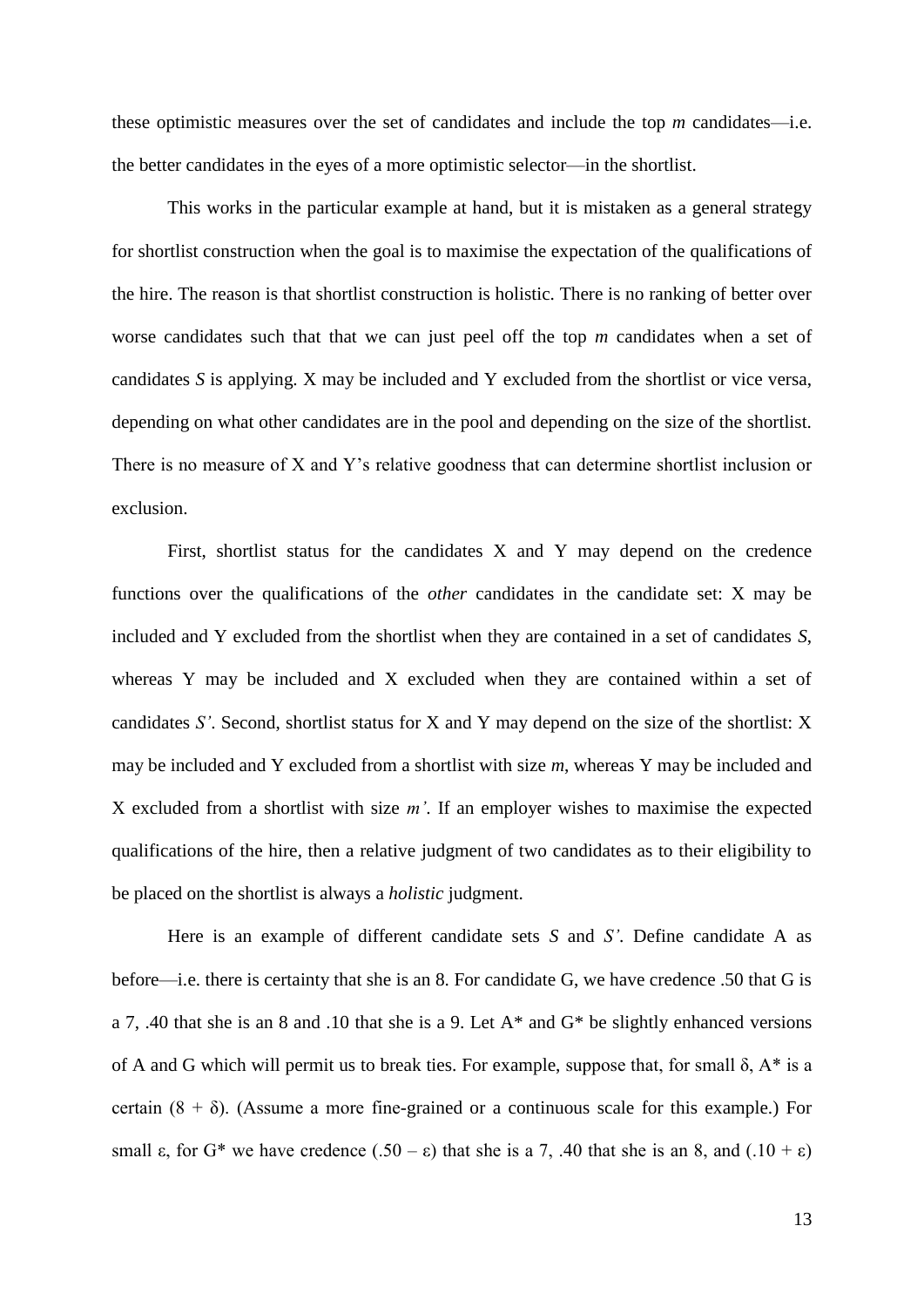that she is a 9. Now construct a shortlist of size 2 from the set  $S = \{A, G, A^*\}\$ and from the set  $S' = \{A, G, G^*\}.$ 

The credence functions in this example are chosen so that we need a certain candidate and an uncertain candidate in shortlists of size 2 constructed from *S* and *S'* to maximise expectations. In *S*, there are two certain candidates and of course we pick the better one of the two for the shortlist. In *S'*, there are two uncertain candidates and again we pick the better one of the two. Hence, the shortlists which provide the highest expectation for the hire are {G, A\*} for *S* and {A, G\*} for *S'*.

G and A are contained in both *S* and *S'*. Note that G is included and A is excluded from the shortlist constructed from *S* and A is included and G is excluded for the shortlist constructed from *S'*. Hence there can be no measure based on our credence functions which permits us to rank A and G such that that this ranking will determine shortlist inclusion. G (rather than A) is included in a shortlist based on *S* and A (rather than G) is included in a shortlist based on *S'*. Shortlist inclusion depends not on the relative merits of the two candidates A and G, but on the complete set of candidates that contain A and G.

Here is an example with different shortlist sizes *m* and *m'*. Define A, D and E as before (see Table 1). Add candidate H who is probably a genius but might be a phoney – let's say we have credence .90 that H is a 10 and .10 that she is a 0. The set of candidates is *S =*  ${A, D, E, H}$ . Among all shortlists of size 2,  ${A, H}$  provides the highest expectation<sup>5</sup> for the qualifications of the hire whereas among all shortlists of size 3, {D, E, H} provides the

1

<sup>&</sup>lt;sup>5</sup> Namely the expectation of H plus the chance of H being a phoney times the expectation of A, i.e.  $(.90 \times 10) + (.10 \times 8) = 9.80$ . Note that {D, H} offers a lower expectation, viz.  $(.90 \times 10)$  $10) + (.10 \times 7.9) = 9.79.$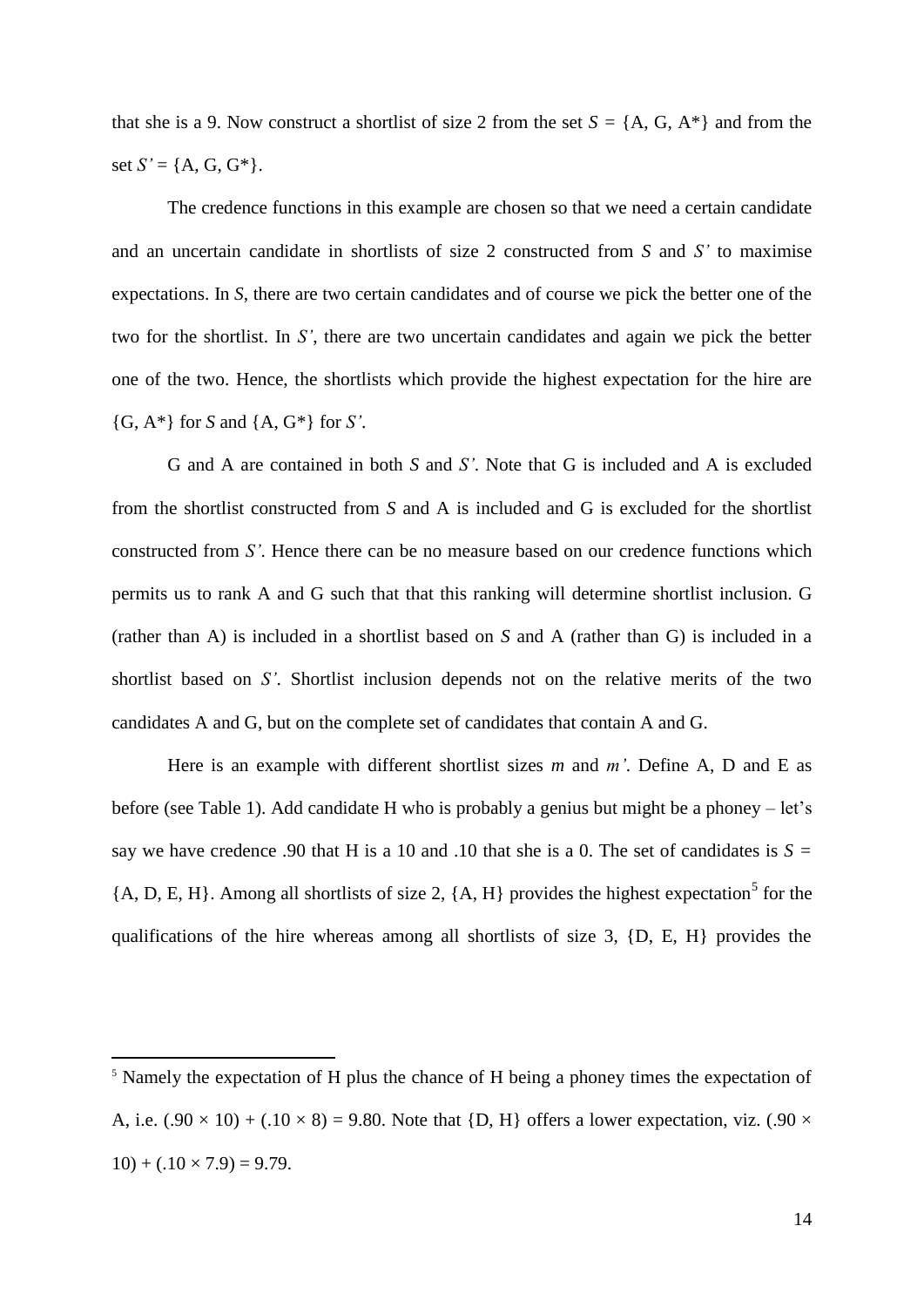highest expectation<sup>6</sup>. The intuitive argument is as follows. In each case, we take the risk of the phoney. With a shortlist of two, we need to shore up the risk of a phoney with a decent certain candidate. With a shortlist of three, we can take the gamble of two uncertain candidates who may be slightly better or slightly worse than just decent. Hence A is included and D and E are excluded from the shortlist of size 2 and vice versa for the shortlist of size 3. The moral is similar: There can be no measure based on our credence functions which permits us to simply rank A, D and E: Shortlist inclusion depends on shortlist size.

Hence, shortlist status for X and Y supervenes on the complete set of information and the nature of the task at hand, viz. the credence functions over all candidates and shortlist size. We cannot just look at our credence function over X and Y's qualifications and define some measure which determines whether X has more or less of a claim to be on the shortlist than Y on grounds of their relative goodness. Building in optimism in the measurement cannot solve the problem.

One might raise the following objection. There is often substantial attrition while we are working through a shortlist—candidates withdraw or get hired by other companies. For this reason it would be wise to follow the recommendations of the Equality Act and stack the shortlist with candidates that have the greater expected qualifications. This is indeed correct if we are certain that there will be attrition from our shortlist of *m* candidates to a single candidate. If this is the case then the challenge is basically to come up with *m* candidates who

1

<sup>6</sup> Viz. the expectation of H plus the chance of H being a phoney times the expectation of the qualification of a hire with a shortlist {D, E}, i.e.  $(.90 \times 10) + [.10 \times [((1 - (1 - .10)^2) \times 9) +$  $((1 - (.20<sup>2</sup> + (1-(1-.10)<sup>2</sup>))) \times 8) + (.20<sup>2</sup> \times 7))] = 9.815$ . Note that {A, D, H} offers a lower expectation, viz.  $(.90 \times 10) + [.10 \times [(.10 \times 9) + (.90 \times 8)] = 9.81$ .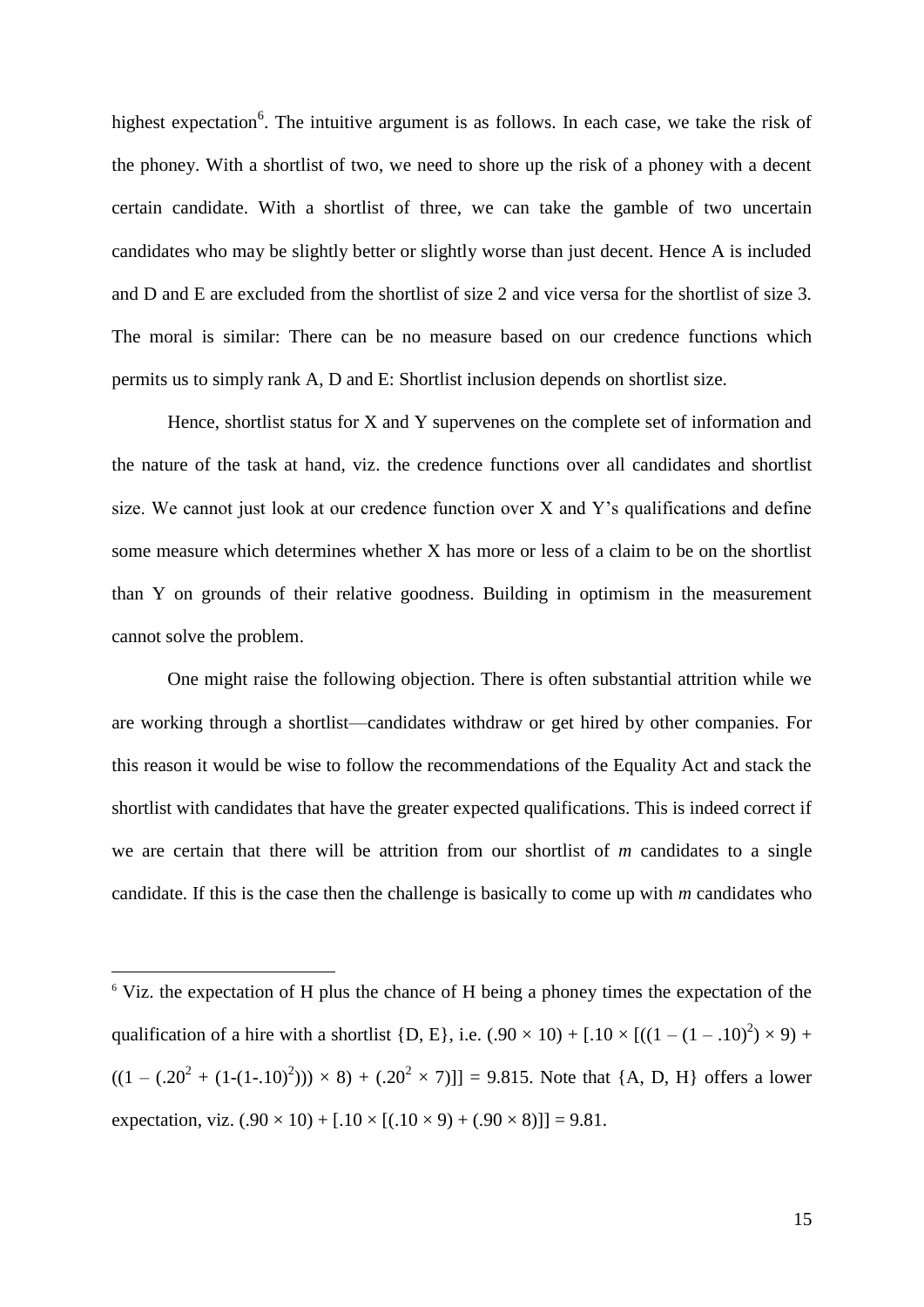would all be most fitting for a shortlist of size one and, indeed, for the limiting case of a shortlist of size one, we should pick the candidate with the highest expected qualifications.

But this is a limiting case. In reality attrition will be less severe and less certain. The modelling just becomes more complicated. We will need to assess the attrition rate within a particular market and construct a probability distribution over the random variable with values  $i = 0, \ldots, m$  candidates dropping from the shortlist of size *m*. On the basis of this distribution, we can then determine what an optimal shortlist would be. And indeed the greater the expected attrition, the more our list will come to resemble the list of candidates with the highest expected qualifications.

Furthermore we are not helpless in the face of high attrition rates. Bracketing attrition, the expected qualifications of our hire are an increasing function of shortlist size. At some point the marginal gains from increasing the shortlist size are not worth the costs anymore. So we can determine optimal shortlist size. In the face of high attrition rates we will simply increase the shortlist size so that after attrition we will still have a reasonable shortlist size, in order to retain the gains in the expected qualifications of the hire.

## **4. Objectives in Hiring**

We have assumed so far that a selector wishes to maximise the expectation of the qualifications of the hire. But she may have other objectives. For example, she may be risk averse and run an insurance strategy to make sure that there is at least one decent certain candidate in the shortlist. In this case she is maximising the expected qualification of the hire under the constraint that we should not drop below a particular level. She may be wary of the  $.2<sup>3</sup> = .008$  chance of ending up with a 7 when D, E and F are shortlisted in our original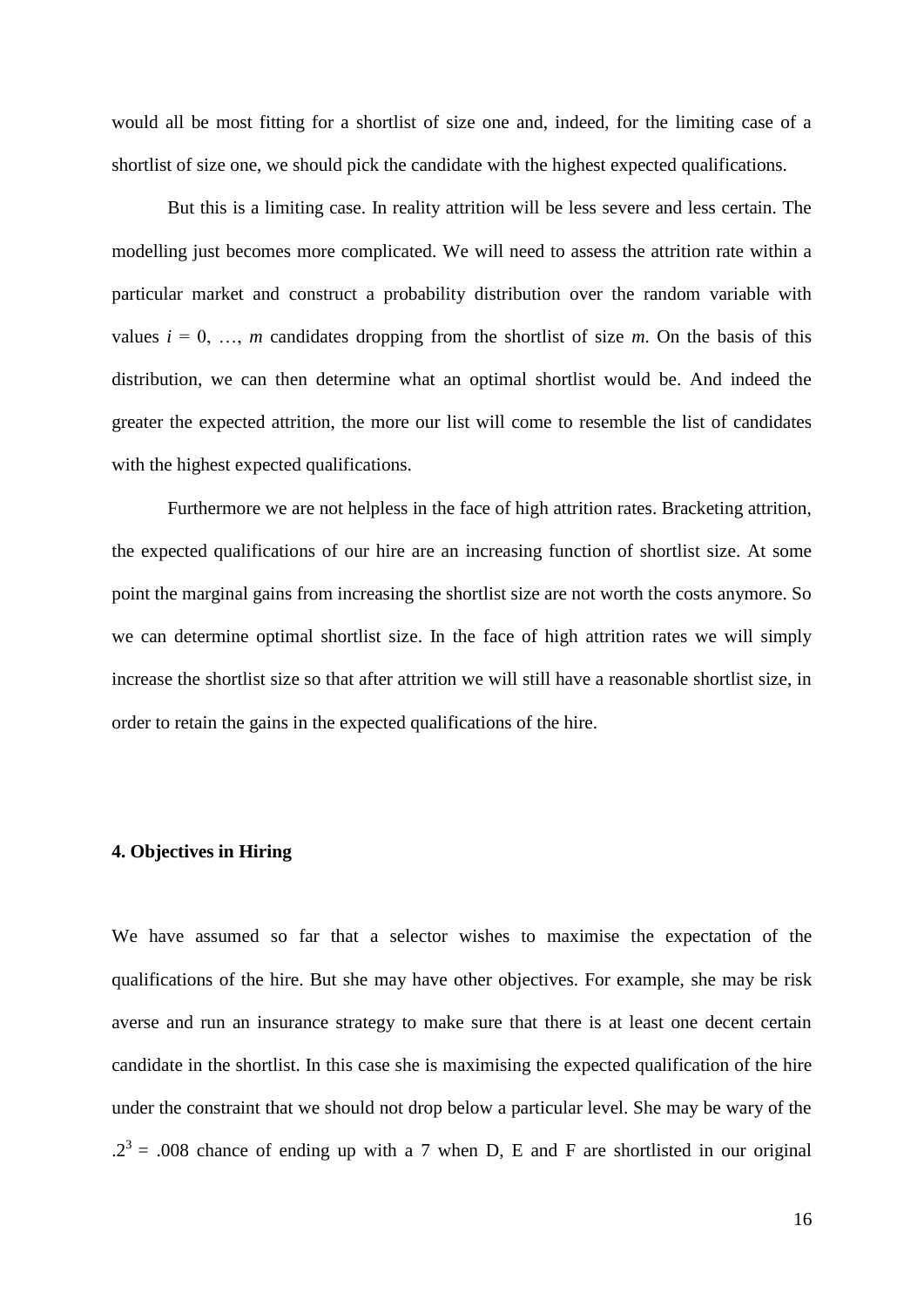example (Table 1). Instead she shortlists {A, D, E} securing at least an 8. The insurance strategy secures that the person hired will be at least an 8. That is correct. The cost of this insurance strategy is that the expectation of the hire drops from 8.26 to 8.19.<sup>7</sup> But the general point remains: the candidates with lower expected qualifications D and E were shortlisted over the candidates with higher expected qualifications B and C.

Alternatively, the selector may maximise the chance that the (or a) best candidate be hired—which is different from maximising the expected qualifications of the candidate who will be hired. In our original example (Table 1), the chance of picking a best candidate is greatest if we pick three uncertain candidates for a three person shortlist; it is lower if we pick one certain and two uncertain candidates; it is still lower if we pick two certain and one uncertain candidate; and it is lowest if we pick three certain candidates.<sup>8</sup> Hence if the selector's objective is to maximise the chance of picking the best candidate then she should

<sup>7</sup> The chance of securing a 9 is  $(1 - (1 - .10)^2) = .19$ ; there is no chance of ending up with a 7; and hence the chance of ending up with an 8 equals  $(1 - .19) = .81$ . We calculate the expectation:  $(.19 \times 9) + (.81 \times 8) = 8.19$ .

<u>.</u>

 $8$  If we pick three risky candidates  $\{D, E, F\}$ , then we failed to pick a best candidate if all risky candidates turn out be 7s. Hence the chance of picking a best candidate is  $1 - .2^3 = .992$ . If we pick one certain and two risky candidates (e.g. {A, D, E}), then we failed to pick a best candidate if the non-picked risky candidate is a 9 and both of the picked risky candidate are 7s or 8s, and so the chance of picking a best candidate is  $1 - (.1 \times .9^2) = .919$ . If we pick two certain candidates and one risky candidate (e.g. {A, B, D}), then we failed to pick a best candidate if at least one of the two non-picked uncertain candidates is a 9 and the picked risky candidate is not a 9, and so the chance of picking a best candidate is  $1 - ((1 - .9^2) \times .9)$  $=$  .829. If we pick three certain candidates ({A, B, C}), then we picked a best candidate if all risky candidates are 7 or 8s, and so the chance of picking a best candidate is  $.9^3 = .729$ .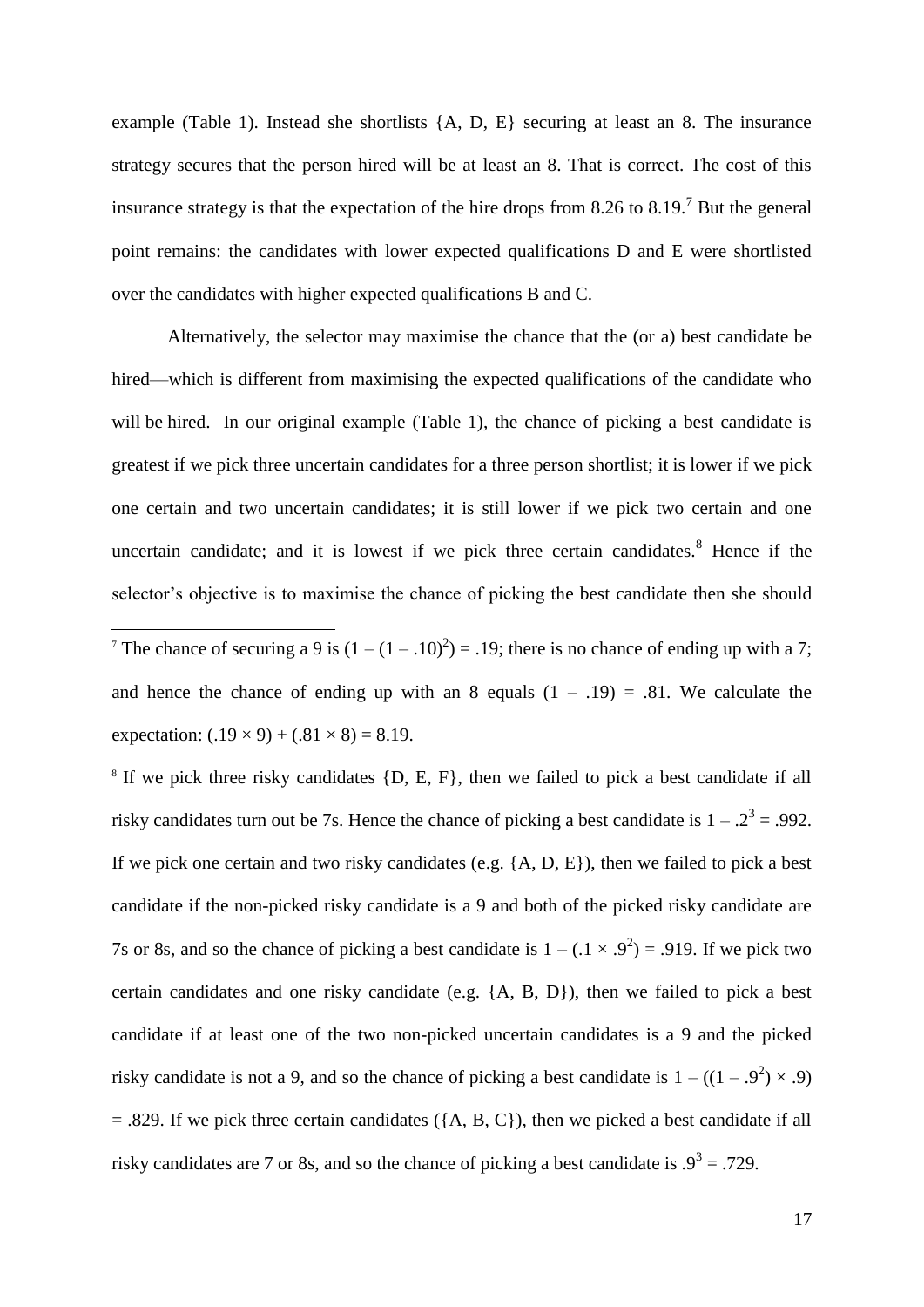pick {D, E, F}. In this particular case maximising expected qualifications and maximising the chance of picking the best candidate make the same recommendations, though this will not always be the case.

This particular objective is highly contested. Frank Jackson 1991 notoriously takes issue with the general strategy of maximising the chance of doing a best action. We can run a case that is similar to Jackson's own counter example<sup>9</sup>. Suppose that there are 26 candidates A, …, Z. A and B are both solid—each have a .50 chance of being an 8 and .50 chance of being a 9. C, …, Z are extremely high risk—each have a .10 chance of being brilliant (i.e. a 10), but a .90 chance of being phoneys (i.e. a 0). Chances are independent. We can construct a shortlist of two candidates. Suppose we have a shortlist {A, B}. The chance of picking a best candidate equals the chance that C through Z are all phoneys, which is quite improbable. It is lower than the chance of picking a best candidate with a shortlist with one solid and one extremely risky candidate, which in turn is lower than the chance of picking a best candidate with a shortlist with two extremely risky candidates.<sup>10</sup> So this objective recommends that we

<sup>9</sup> Jackson (1991: 462–3) considers a case in which Jill, a medical doctor, has a drug A which provides relief for a patient's disease but does not cure it, whereas there is a 50% chance that B will cure and C will kill the patient and a 50% chance that C will cure and B will kill the patient. Jill should choose A though her chance of doing the best action by choosing A is zero, whereas by choosing either B or C it is .50. My example is similar except that I have built in a shortlisting stage and that I have assumed independence between options, since dependence would be quite unrealistic for job candidates (as it is, frankly, for drugs as well).

1

<sup>10</sup> The chance of picking a best candidate with a shortlist  $\{A, B\}$  is the chance that all C,..., Z are phoneys, i.e.  $.9^{24} = .08$ . Suppose that we have a shortlist {A, C} (or any combination of a solid and a highly risky candidate). Then the chance of picking a best candidate is the chance that C is brilliant (i.e. .10) plus the chance that A is a better candidate of A and B and that C,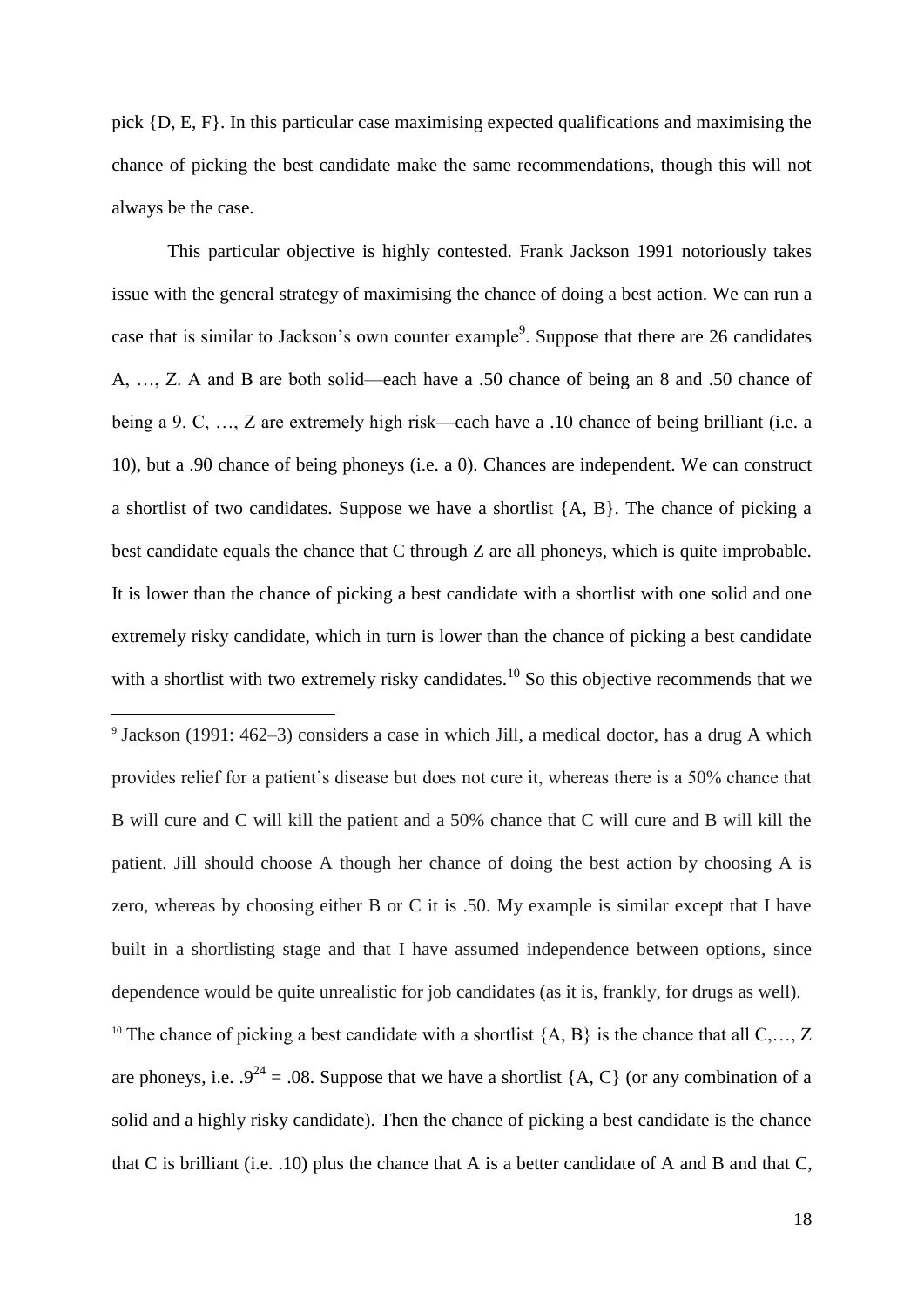put two extremely risky candidates on our shortlist, rather than two solid candidates or one solid and one extremely risky candidate. It is not a very reasonable objective in selection. It makes sense only if all a selector cares about is not appointing a suboptimal candidate and is oblivious to how low she may fall if risky options do not turn out well.

There are many possibilities here. For example, we could model a selector who displays a mixture of the objectives of maximising expected qualifications, securing a threshold, and maximising the chance of hiring a best candidate. What I have shown is that the general claim that we should not stack the shortlist with the candidates with the highest expectations is robust given different objectives the selector may be pursuing.

#### **5. Is our Shortlisting Procedure Fair?**

1

Arguments for affirmative action often rest on realising social ideals such as promoting social causes of gender or ethnic equality. My argument does not. It rests on the libertarian ideal that the business of business is business. CEOs have an obligation to shareholders. They have an obligation to make sure that the business flourishes and to do so they should make sure that selector make the best hires possible. Similarly, other types of organisations (universities, hospitals, governmental services, NGOs *etc.*) have an obligation to stakeholders imposing the same constraints on selectors. The procedure of shortlisting a candidate with lower expected qualifications may make eminent business sense.

..., Z are all phoneys (i.e.  $(1 - .5^2) \times .9^{24} = .06$ ), and so .16. Suppose that we have shortlist {C, D} (or any two highly risky candidates). Then the chance of picking a best candidate is the chance that at least one of C and D are not phoneys, i.e.  $1 - .9^2 = .19$ .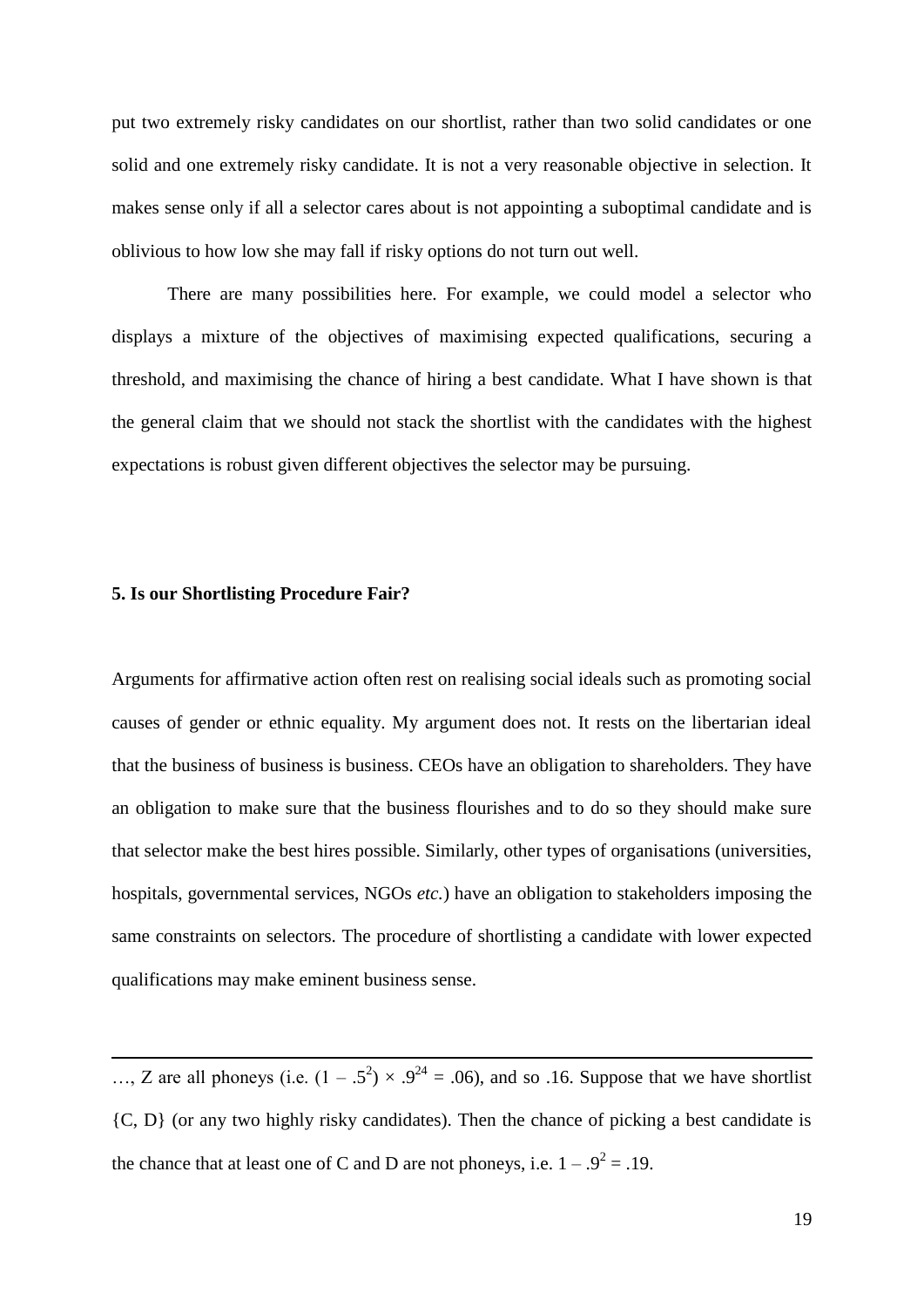But, one might ask, is it *fair* towards the person with higher expected qualifications to be overlooked for the shortlist?

There is a conception of *fairness* which requires that the best candidate get the job. What would be unfair on this conception is for a selector to knowingly appoint a less qualified person over a more qualified person, since the more qualified person deserves to get the job. This conception does not stand unchallenged, but let us suppose that it could indeed be grounds for complaint.

Even so, it cannot ground complaints from candidates A, B or C. All candidates A, B and C have to go on is that during the selection procedure they were ranked higher than D, E and F on the first moment (i.e. the expectation) of the selector's credence functions over the qualifications of the applicants. This is two steps removed from knowingly appointing a less qualified person over a more qualified person. First, the selector did not *know* A, B or C to be better candidates—for all she knew, D, E and F could have been 9s and she did indeed give some non-zero credence to them being 9s. And second, the preference was given during the selection procedure and not at the final hiring stage. The selector will point out that D, E and F were put on the shortlist during the procedure precisely because she was aiming to appoint a more qualified rather than a less qualified person for the position at the final stage, which is in line with the conception of fairness that our interlocutor appeals to.

# **5. Conclusion**

I developed an argument about two-stage choice under uncertainty and applied it to shortlist construction in hiring, showing that the prescriptions concerning positive action of the 2010 UK Equality Act are untenable.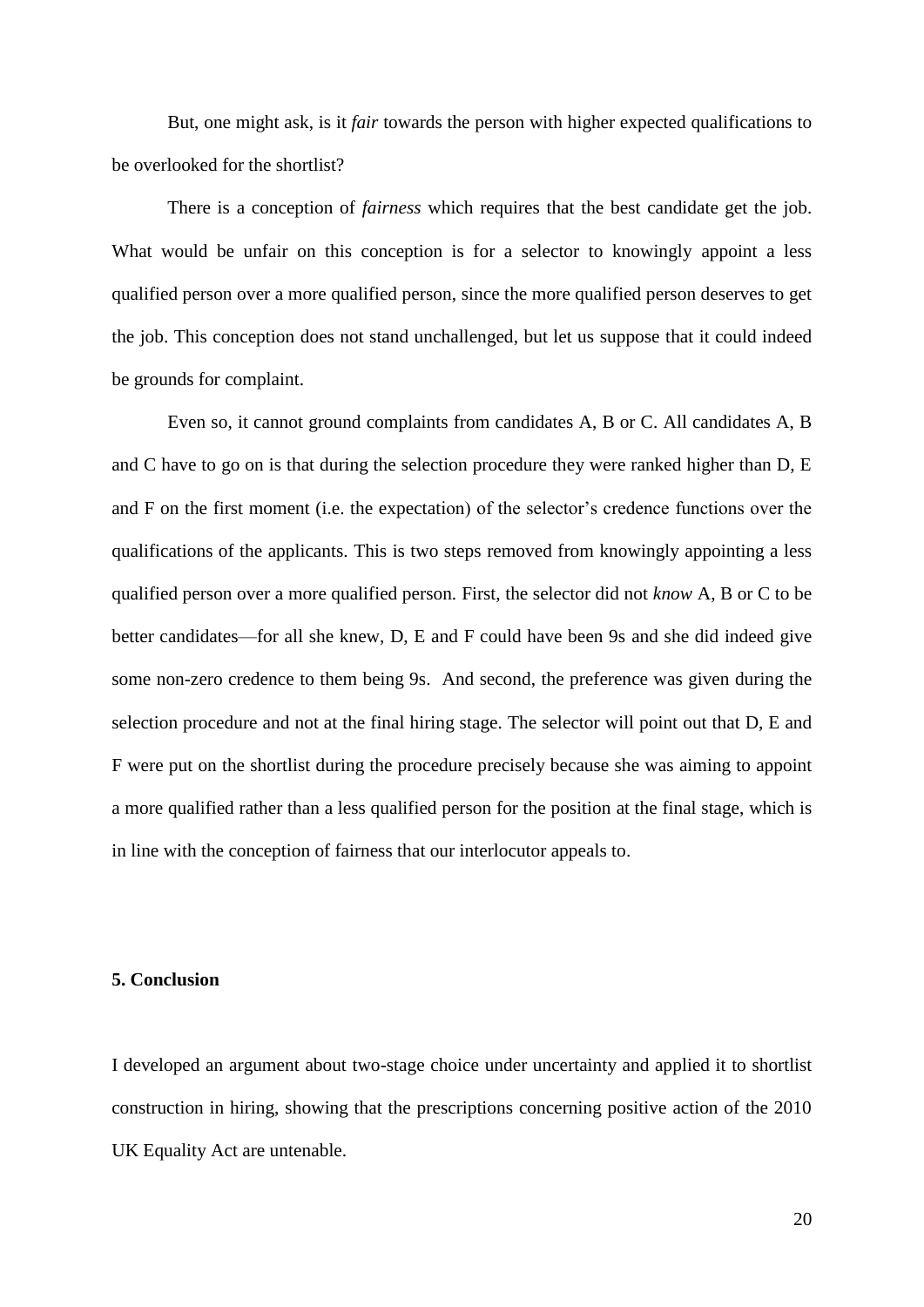Let there be a set of options (say, bottles of wine, places to live etc.) We are allowed to pick one and we want to do well on grounds of our picking. There is uncertainty about the goodness of the options. We can focus on a subset of options for further investigation. How do we go about this? What I have shown is that we cannot construct a ranking that determines of each option whether it is more or less worthy of being included in this subset. We can do no better than make holistic judgments about where we should place our energy for further information gathering, depending on the complete set of options and subset size. And this holds whatever our objective is—to maximise expectations, with or without a threshold, or to maximise the chances of picking a best option.

If this is the case, then we shouldn't let the UK Equality Act 2010 tell us to construct a ranking over potential candidates on some goodness measure and stack the shortlist with the top *m* candidates from a set of applicants *S*. This is not how shortlist construction works.

Furthermore, whatever the objective, if our concern is to make a strong hire, then this tends to favour candidates at shortlisting stage who display greater variance in the selector's credence function. There is a range of reasons why UR-candidates are more likely to display greater variance. Hence my argument may favour the inclusion of UR-candidates in a shortlist even if we have lower expectations for them. Furthermore, the argument also holds if we make temporary hires with the aim to retain the best candidates, since the problem is structurally analogous.

I have provided a strict business reason for shortlisting and hiring practices that will often be tantamount to favouring UR-candidates with lower expected qualifications. Furthermore, non-UR candidates with higher expected qualifications who were overlooked in this way have no grounds to complain that they were treated unfairly.<sup>11</sup>

<u>.</u>

<sup>&</sup>lt;sup>11</sup> Acknowledgements: I am grateful to Jason Alexander, Anna Bartsch, Richard Bradley, Veselin Karadotchev, Alexander Kirshner, Alex Marcoci, Johanna Thoma, Jane von Rabenau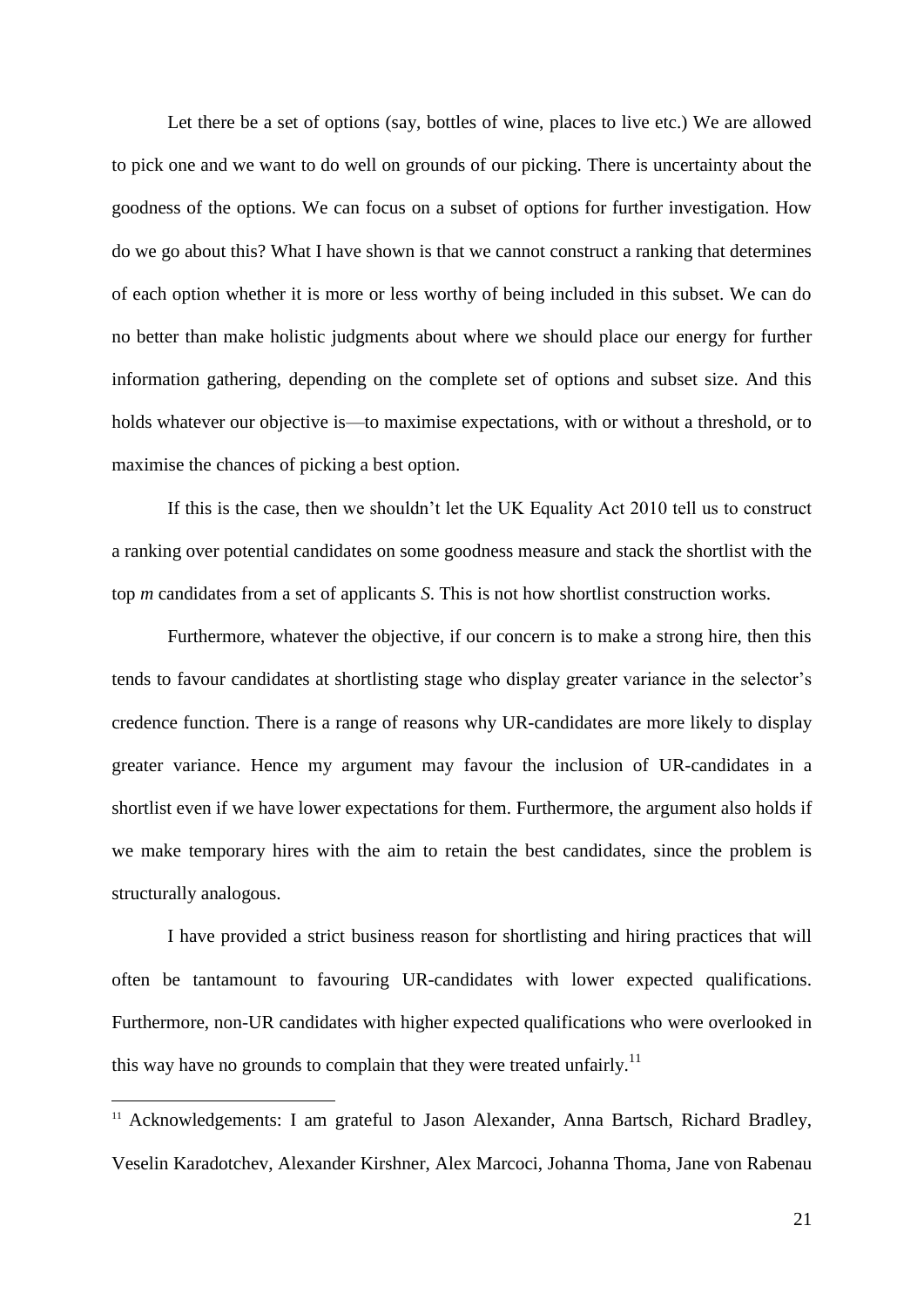- Banaji, M. and Greenwald, A.G. 2013: *Blind spot: Hidden biases of good people*. New York: Delacourt.
- Bertrand, Marianne and Sendhil Mullainathan 2004:'Are Emily and Greg more employable than Lakisha and Jamal? A field experiment on labor market discrimination'. *American Economic Review*, 94, pp. 991–1013.

Buchak, L.2013: *Risk and Rationality.* Oxford: Oxford University Press.

- Carlsson, Magnus and Dan-Olov Rooth 2007: 'Evidence of ethnic discrimination in the Swedish labor market using experimental data'. *European Association of Labour Economists 18th annual conference CERGE-EI, Prague, Czech Republic 21-23 September 2006*. 14, pp. 716–29.
- Commons Debates. Public Bill Committee. Equality Bill. 30 June 2009: Column 612. http://www.publications.parliament.uk/pa/cm200809/cmpublic/equality/090630/pm/9 0630s10.htm.
- Corrice, April 2009: 'Unconscious bias in faculty and leadership recruitment: A literature review'. *Analysis in Brief. Association of American Medical Colleges*, 9(2), pp. 1–2.
- Danaher, K and C.S. Crandall 2008: 'Stereotype threat in applied settings re-examined'. *Journal of Applied Social Psychology*, 38, pp. 1639–55.

Equality Act 2010, Section 159.

1

<http://www.legislation.gov.uk/ukpga/2010/15/section/159*>*, accessed 9 June 2015.

and Alex Voorhoeve for discussion and comments. My research was partly supported by a Laurance S. Rockefeller Visiting fellowship in the University Center for Human Values in Princeton University.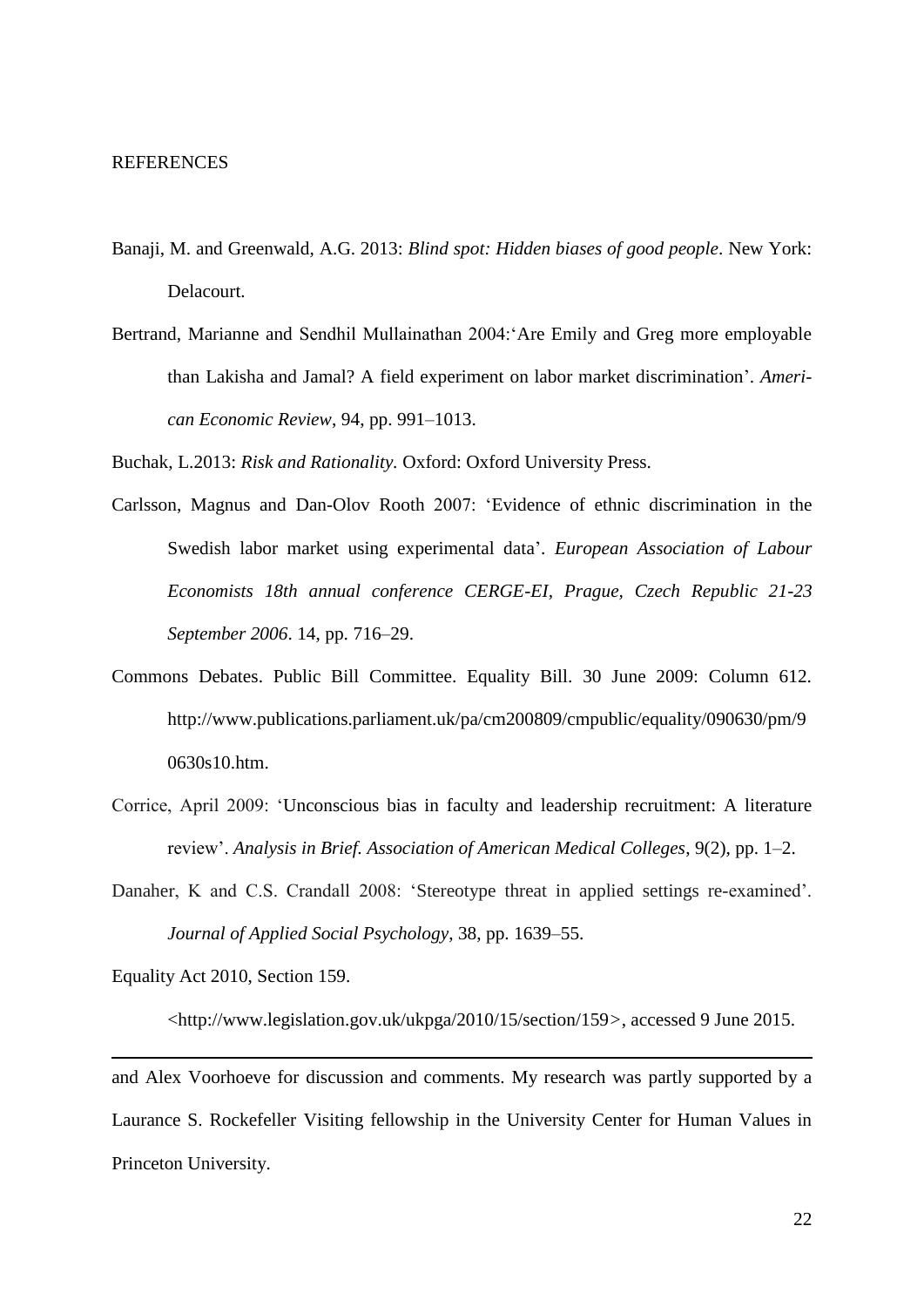*Equality Act 2010 – What Do I Need to Know? A Quick Start Guide to Using Positive Action in Recruitment and Promotion*. Government Equalities Office. Jan 2011 <https://www.gov.uk/government/uploads/system/uploads/attachment\_data/file/8501 4/positive-action-recruitment.pdf>, accessed 9 June 2015.

Goldin, Claudia and Cecilia Rouse 2000: 'Orchestrating Impartiality: The Impact of 'Blind' Auditions on Female Musicians'. *American Economic Review*, 90, pp. 715–41.

Hansard – House of Lords Debates. 9 Feb 2010, Column 659 <http://www.publications.parliament.uk/pa/ld200910/ldhansrd/text/100209- 0009.htm>, accessed 9 June 2015.

- Hansard House of Lords Debates. 2 Mar 2010, Column 1421 <http://www.publications.parliament.uk/pa/ld200910/ldhansrd/text/100302- 0015.htm>, accessed 9 June 2015.
- Hansard House of Commons Public Bill Committee on the Equality Bill. 30 June 2009, Column 605.

<http://www.publications.parliament.uk/pa/cm200809/cmpublic/equality/090630/pm/ 90630s09.htm>, accessed 9 June 2015.

Hansard – House of Commons Public Bill Committee on the Equality Bill. 30 June 2009, Column 612.

<http://www.publications.parliament.uk/pa/cm200809/cmpublic/equality/090630/pm/ 90630s10.htm>, accessed 9 June 2015.

- Hoff, Karla Ruth and Pandey Priyanka 2004: *Belief systems and durable inequalities: an experimental investigation of Indian caste.* World Bank Publications, Vol. 3351.
- Jackson, Frank 1991: 'Decision-Theoretic Consequentialism and the Nearest and Dearest Objection'. *Ethics*, 101, pp. 461–82.